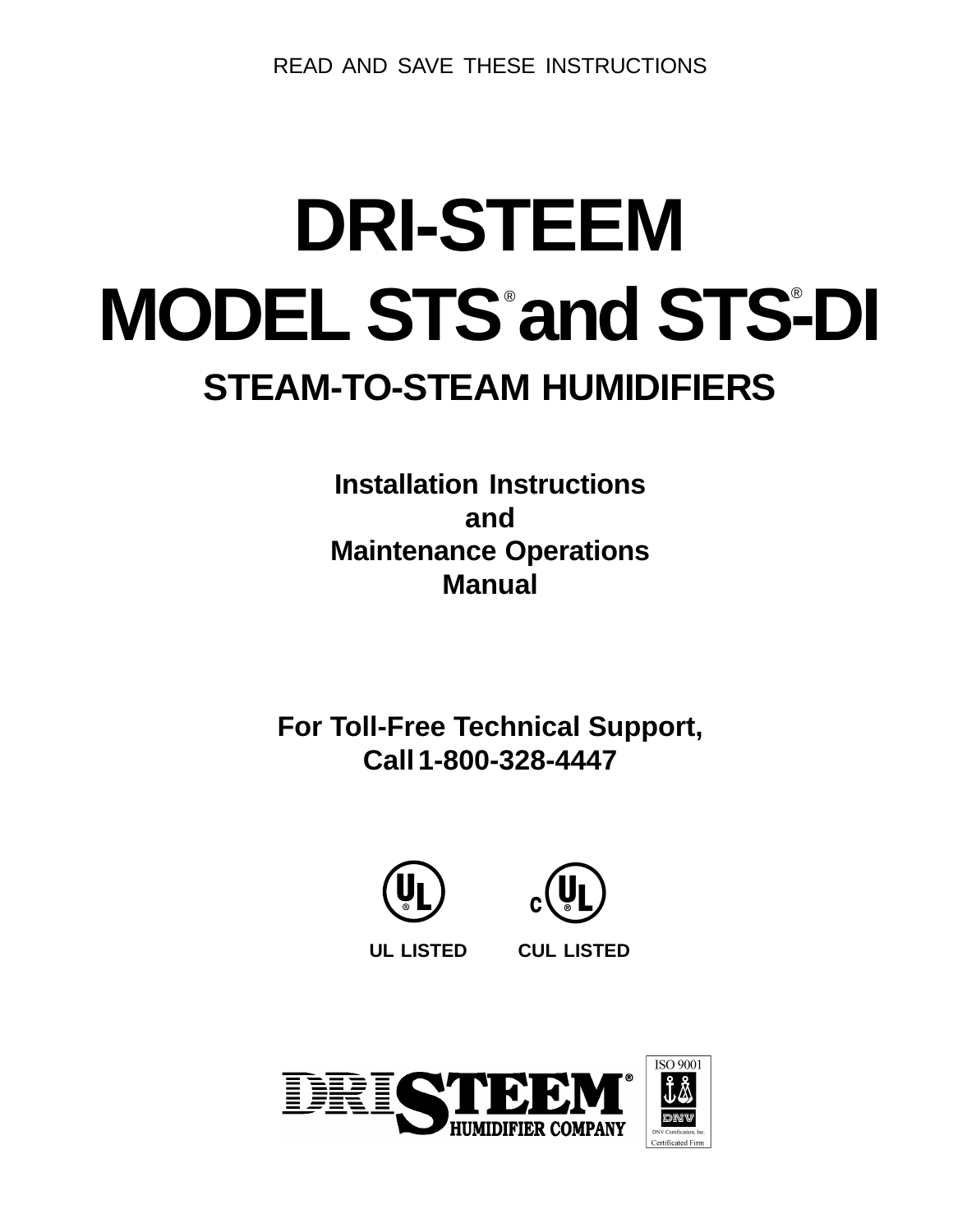#### **TO THE PURCHASER AND THE INSTALLER**

Thank you for purchasing DRI-STEEM STS® humidification equipment. We have designed and built this equipment to give you total satisfaction and many years of trouble-free service. Proper installation and operating practices will assure you of achieving that objective. We urge you to become familiar with the contents of this manual.

#### **DRI-STEEM Humidifier Company**

| RAPID-SORB <sup>®</sup> Assembly and Installation |  |
|---------------------------------------------------|--|
| <b>Start-Up and Operation</b>                     |  |
|                                                   |  |
|                                                   |  |
|                                                   |  |
|                                                   |  |
|                                                   |  |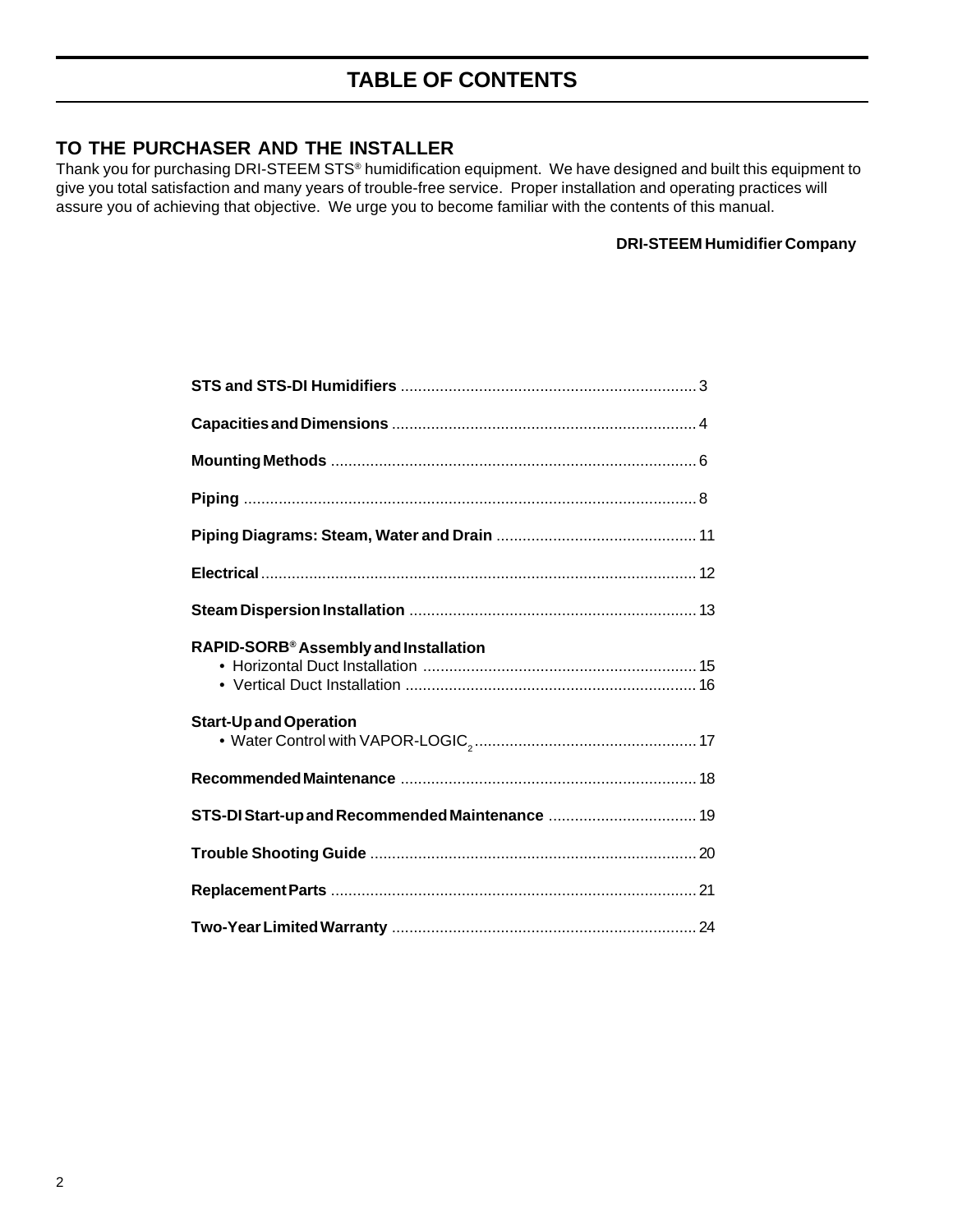## **STS® AND STS®-DI HUMIDIFIERS**



#### **STS Humidifier (For use with softened or unsoftened water.)**

This humidifier is designed for use with either softened or unsoftened water (preferably softened). The probe-type level control system requires water conductivity of 100 micromhos/cm (2 grains/gal) minimum to function, and therefore will not operate on water treated by reverse osmosis or deionization. However, STS humidifiers are available for use with these water types. The standard humidifier can be converted in the field to a STS-DI model. See below.



## **STS-DI Humidifier (For use with demineralized or reverse osmosis water.)**

For use with deionized or reverse osmosis water. This unit produces chemical-free steam and reliable, accurate humidification control. It is virtually maintenance-free, with no wasted water, heat, or downtime.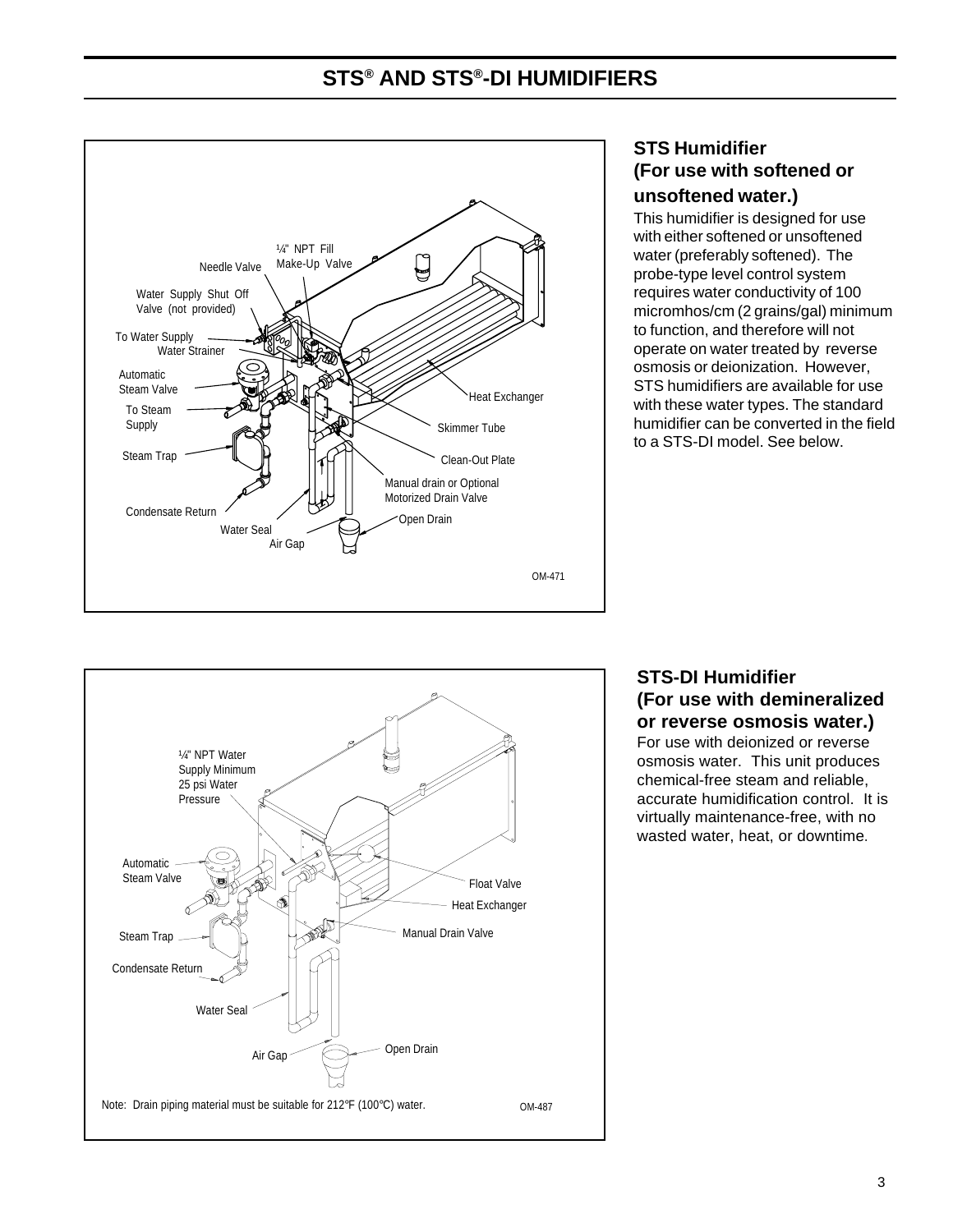## **CAPACITIES AND DIMENSIONS**

|   |                                                                   |                 | <b>STS-25S</b><br><b>STS-50S</b> |                  | <b>STS-100S</b> |                  | <b>STS-200S</b> |                   | STS-400SNC               |                   | STS-800SNC |                   |      |
|---|-------------------------------------------------------------------|-----------------|----------------------------------|------------------|-----------------|------------------|-----------------|-------------------|--------------------------|-------------------|------------|-------------------|------|
|   | <b>Description</b>                                                | in.             | mm                               | in.              | mm              | in.              | mm              | in.               | mm                       | in.               | mm         | in.               | mm   |
| A | <b>Overall height</b>                                             | 18.25           | 465                              | 18.25            | 465             | 18.25            | 465             | 18.25             | 465                      | 18.25             | 465        | 28.57             | 725  |
| в | <b>Face width</b>                                                 | 14.75           | 375                              | 14.75            | 375             | 19.25            | 490             | 28.25             | 720                      | 28.25             | 720        | 28.25             | 720  |
| C | Face length                                                       | 23.68           | 600                              | 39.68            | 1010            | 39.68            | 1010            | 55.21             | 1400                     | 55.21             | 1400       | 55.21             | 1400 |
| D | Distance from bottom to supply inlet                              | 6.85            | 175                              | 6.85             | 175             | 6.85             | 175             | 6.85              | 175                      | 6.85              | 175        | 6.85              | 167  |
| Е | Distance from bottom to return outlet                             | 3.35            | 85                               | 3.35             | 85              | 3.35             | 85              | 3.35              | 85                       | 3.35              | 85         | 3.35              | 85   |
| F | Distance from bottom to supply inlet<br>of second heat exchanger  | --              |                                  |                  | --              |                  | --              |                   | --                       |                   | --         | 14.50             | 360  |
| G | Distance from bottom to return outlet<br>of second heat exchanger | --              | --                               | --               | --              | --               | --              | --                | --                       | --                | --         | 11.00             | 285  |
| н | Distance from side to heat exchanger                              | 3.25            | 83                               | 3.25             | 83              | 3.25             | 83              | 3.25              | 83                       | 3.25              | 83         | 3.25              | 83   |
| J | <b>Supply inlet</b>                                               | "NPT<br>(DN 20) | --                               | 1"NPT<br>(DN 25) |                 | 1"NPT<br>(DN 25) | --              | 1%"NPT<br>(DN 40) | $\overline{\phantom{a}}$ | 1%"NPT<br>(DN 40) |            | 1%"NPT<br>(DN 40) | --   |
| κ | l Return outlet                                                   | "NPT<br>(DN 20) | --                               | "NPT<br>(DN 20)  | --              | "NPT<br>(DN 20)  | --              | "NPT<br>(DN 20)   | --                       | "NPT<br>(DN 20)   |            | "NPT<br>(DN 20)   | --   |

#### **Table 4-1: Mechanical dimensions for STS and STS-DI units with stainless steel heat exchanger(s)**

**Table notes:**

S= Stainless steel SNC= Stainless steel without Teflon coating

For use with DI/RO water only

#### **Table 4-2: Mechanical dimensions for STS and STS-DI units with copper heat exchanger(s)**

|   |                                                                   | <b>Model number</b> |     |                  |      |                  |      |                   |      |                   |      |
|---|-------------------------------------------------------------------|---------------------|-----|------------------|------|------------------|------|-------------------|------|-------------------|------|
|   | <b>Description</b>                                                | <b>STS-25C</b>      |     | <b>STS-50C</b>   |      | <b>STS-100C</b>  |      | <b>STS-400C</b>   |      | <b>STS-800C</b>   |      |
|   |                                                                   | in.                 | mm  | in.              | mm   | in.              | mm   | in.               | mm   | in.               | mm   |
| A | <b>Overall height</b>                                             | 18.25               | 465 | 18.25            | 465  | 18.25            | 465  | 18.25             | 465  | 28.57             | 725  |
| в | <b>Face width</b>                                                 | 14.75               | 375 | 14.75            | 375  | 19.25            | 490  | 28.25             | 720  | 28.25             | 720  |
| C | Face length                                                       | 23.68               | 600 | 39.68            | 1010 | 39.68            | 1010 | 55.21             | 1400 | 55.21             | 1400 |
| D | Distance from bottom to supply inlet                              | 6.63                | 170 | 6.63             | 170  | 6.63             | 170  | 6.63              | 168  | 6.63              | 168  |
| Е | Distance from bottom to return outlet                             | 3.59                | 90  | 3.59             | 90   | 3.59             | 90   | 3.59              | 90   | 3.59              | 90   |
| F | Distance from bottom to supply inlet<br>of second heat exchanger  | --                  | --  | --               | --   |                  | --   | --                | --   | 14.28             | 362  |
| G | Distance from bottom to return outlet<br>of second heat exchanger | --                  | --  | --               | --   | --               | --   | --                | --   | 11.24             | 285  |
| н | Distance from side to heat exchanger                              | 3.25                | 83  | 3.25             | 83   | 3.25             | 83   | 3.25              | 83   | 3.25              | 83   |
| J | Supply inlet                                                      | "NPT<br>(DN 20)     |     | "NPT<br>(DN 20)  | --   | 1"NPT<br>(DN 32) | --   | 1"NPT<br>(DN 32)  | --   | 1"NPT<br>(DN 32)  | --   |
| Κ | <b>Return outlet</b>                                              | "NPT<br>(DN 20)     |     | 1"NPT<br>(DN 32) |      | 1"NPT<br>(DN 32) | --   | 1%"NPT<br>(DN 40) | --   | 1%"NPT<br>(DN 40) | --   |

**Table notes:**

C= Copper

#### **Table 4-3: Capacities for units with stainless steel heat exchangers**

|                 | Output capacities with stainless steel heat exchangers |      |     |      |      |      |      |      |  |  |  |
|-----------------|--------------------------------------------------------|------|-----|------|------|------|------|------|--|--|--|
| Model           | * Steam pressure PSI (kPa)                             |      |     |      |      |      |      |      |  |  |  |
| number          | PSI                                                    | kPa  | PSI | kPa  | PSI  | kPa  | PSI  | kPa  |  |  |  |
|                 | 5                                                      | 34   | 10  | 69   | 13   | 90   | 15   | 103  |  |  |  |
| <b>STS-25S</b>  | 10                                                     | 5    | 25  | 11   | 30   | 14   | 35   | 16   |  |  |  |
|                 | pph                                                    | kg/h | pph | kg/h | pph  | kg/h | pph  | kg/h |  |  |  |
| <b>STS-50S</b>  | 30                                                     | 14   | 55  | 25   | 75   | 34   | 80   | 36   |  |  |  |
|                 | pph                                                    | kg/h | pph | kg/h | pph  | kg/h | pph  | kg/h |  |  |  |
| <b>STS-100S</b> | 60                                                     | 27   | 110 | 50   | 140  | 64   | 150  | 68   |  |  |  |
|                 | pph                                                    | kg/h | pph | kg/h | pph  | kg/h | pph  | kg/h |  |  |  |
| <b>STS-200S</b> | 150                                                    | 68   | 290 | 132  | 360  | 163  | 390  | 177  |  |  |  |
|                 | pph                                                    | kg/h | pph | kg/h | pph  | kg/h | pph  | kg/h |  |  |  |
| **STS-400SNC    | 170                                                    | 77   | 392 | 178  | 552  | 250  | 637  | 289  |  |  |  |
|                 | pph                                                    | kg/h | pph | kg/h | pph  | kg/h | pph  | kg/h |  |  |  |
| **STS-800SNC    | 212                                                    | 96   | 825 | 374  | 1095 | 497  | 1223 | 555  |  |  |  |
|                 | pph                                                    | kg/h | pph | kg/h | pph  | kg/h | pph  | kg/h |  |  |  |

#### **Table 4-4: Capacities for units with copper heat exchangers**

|                 |     | Output capacities with copper heat exchangers |      |      |                 |      |      |      |  |
|-----------------|-----|-----------------------------------------------|------|------|-----------------|------|------|------|--|
| Model<br>number |     |                                               |      |      | *Steam pressure |      |      |      |  |
|                 | PSI | kPa                                           | PSI  | kPa  | PSI             | kPa  | PSI  | kPa  |  |
|                 | 5   | 34                                            | 10   | 69   | 13              | 90   | 15   | 103  |  |
| <b>STS-25C</b>  | 20  | 9                                             | 70   | 32   | 100             | 45   | 120  | 54   |  |
|                 | pph | kg/h                                          | pph  | kg/h | pph             | kg/h | pph  | kg/h |  |
| <b>STS-50C</b>  | 50  | 23                                            | 150  | 68   | 200             | 91   | 240  | 109  |  |
|                 | pph | kg/h                                          | pph  | kg/h | pph             | kg/h | pph  | kg/h |  |
| <b>STS-100C</b> | 100 | 45                                            | 300  | 136  | 400             | 181  | 480  | 218  |  |
|                 | pph | kg/h                                          | pph  | kg/h | pph             | kg/h | pph  | kg/h |  |
| <b>STS-400C</b> | 300 | 136                                           | 580  | 263  | 720             | 327  | 790  | 358  |  |
|                 | pph | kg/h                                          | pph  | kg/h | pph             | kg/h | pph  | kg/h |  |
| <b>STS-800C</b> | 650 | 295                                           | 1275 | 578  | 1500            | 680  | 1600 | 726  |  |
|                 | pph | kg/h                                          | pph  | kg/h | pph             | kg/h | pph  | kg/h |  |

Table 4-3 and 4-4 notes:

\* Steam pressure at connection to the STS steam valve (provided by DRI-STEEM) \*\* SNC = Stainless No (Teflon) Coating. For use with DI/RO water only.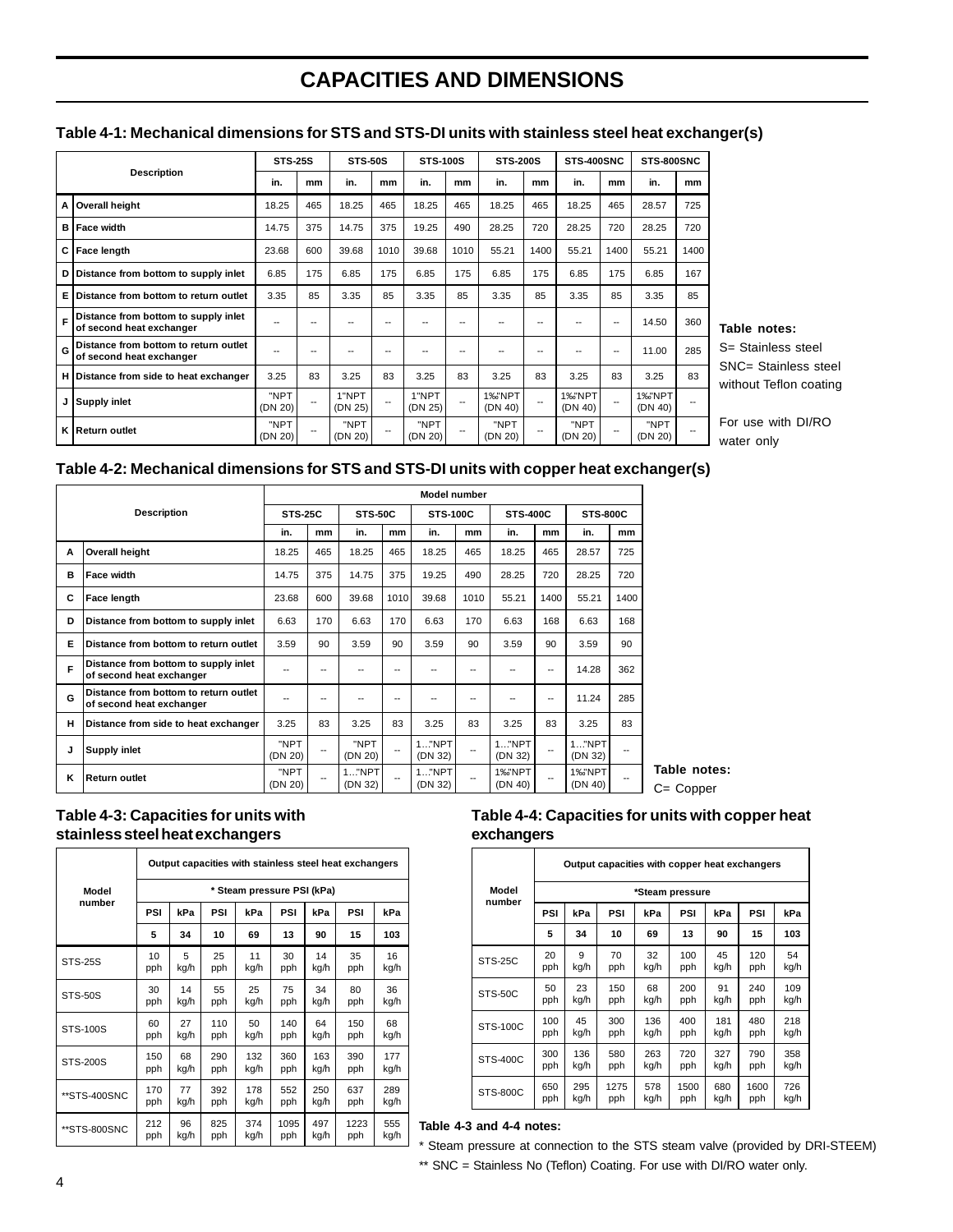## **CAPACITIES AND DIMENSIONS**

**Side view**



#### **Table 5-1: Humidifier weights**

| <b>Model</b><br>number | Operating<br>weight |     | Shipping<br>weight |     |  |  |
|------------------------|---------------------|-----|--------------------|-----|--|--|
|                        | lbs                 | kq  | lbs                | kq  |  |  |
| <b>STS-25</b>          | 175                 | 79  | 95                 | 43  |  |  |
| <b>STS-50</b>          | 336                 | 152 | 125                | 57  |  |  |
| <b>STS-100</b>         | 350                 | 159 | 139                | 63  |  |  |
| *STS-200               | 850                 | 386 | 245                | 111 |  |  |
| *STS-400               | 950                 | 431 | 320                | 145 |  |  |
| *STS-800               | 1450                | 658 | 410                | 186 |  |  |

#### **Table 5-1 note:**

\*Suspending from overhead construction is not recommended due to operating weight of unit.

#### STS and STS-DI<sup>®</sup> all sizes STS and STS-DI(single heat exchanger) sizes 25S&C, 50S&C, **100S&C, 200S, 400C, and 400SNC**





#### **STS and STS-DI (dual heat exchanger) size 800C and 800 SNC**

**Front view**



**Note:** See Tables 4-1 and 4-2 (page 4) for dimensional data.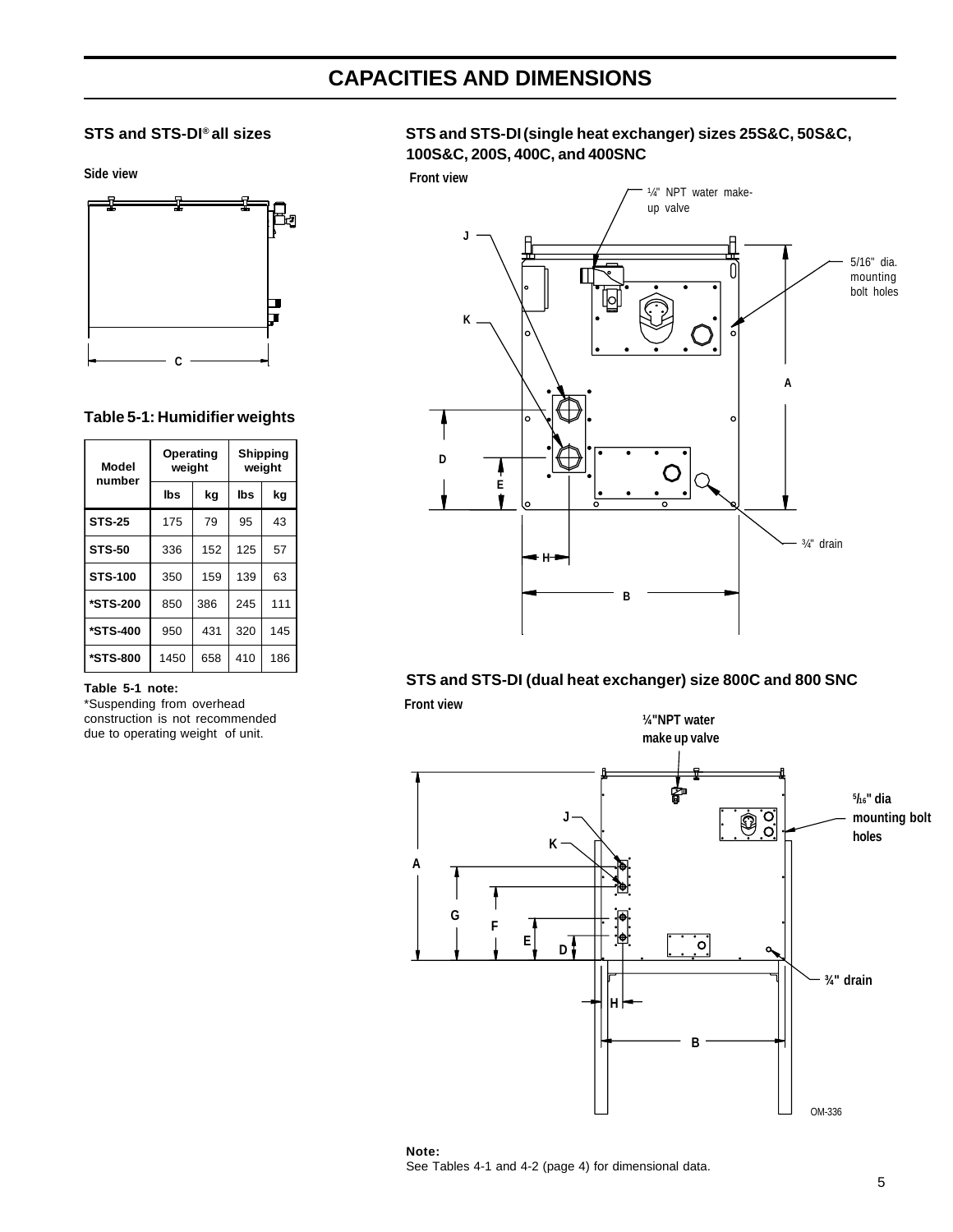#### **Mounting Notes**

1. For the electrode probe water level control and the skimmer system to properly operate, the humidifier must be mounted level in both directions.

2. Access (12" to 18" minimum) for periodic removal of the top cover is recommended. In most cases, scale that forms on the heat exchanger continuously flakes off as it

forms and the loose scale settles to the bottom. A cleanout tray on the floor of the evaporator may be removed periodically through the front clean-out opening.

3. Due to the size and weight of the STS® 200, 400 and 800 units, the trapeze hanger and wall brackets are not recommended.



#### **5. Mounting STS Unit on Underside of Duct**

Mounting humidifier 12" to 18" below duct recommended to facilitate cover removal.



OM-65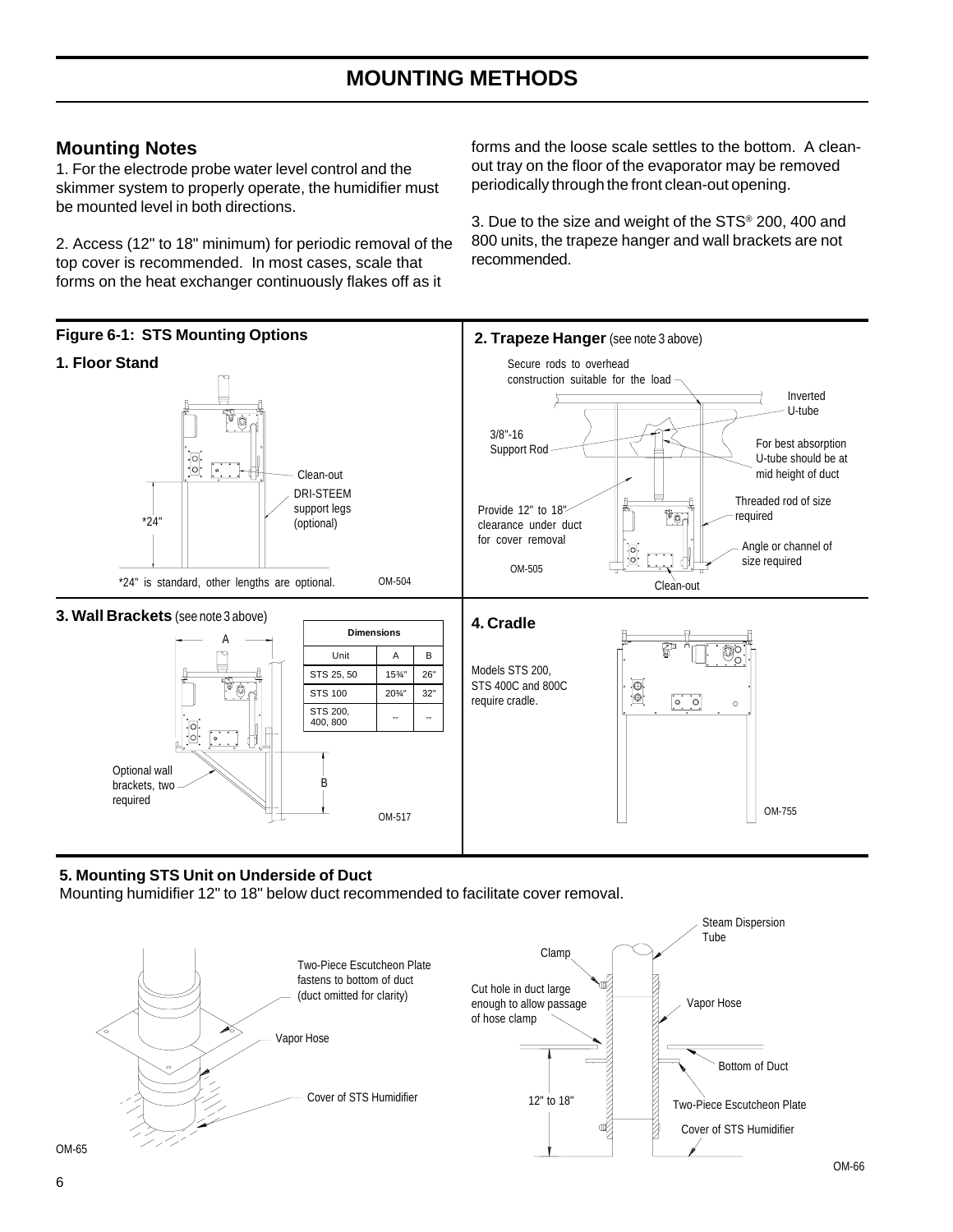## **MOUNTING METHODS**

#### **6. Mounting STS Unit Away from Duct(s) Using Vapor Hose**



Vapor hose. (Pitch back min. 2" per foot to humidifier with supports to

#### **7. Mounting STS in Air Handling Unit (with U-Tubes)**

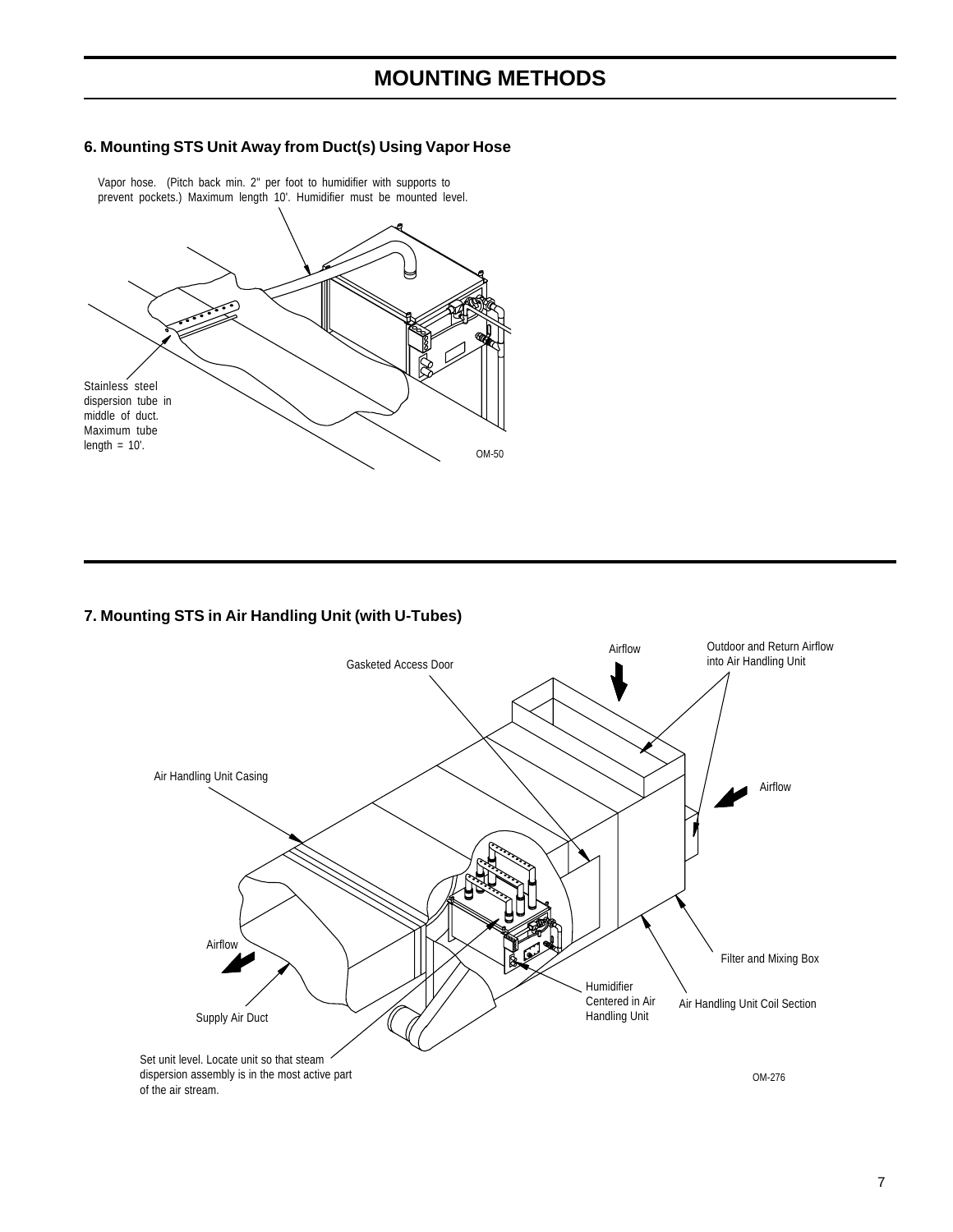#### **Steam Supply**

The heat exchanger in the STS® standard humidifier is designed for a maximum steam pressure of 15 psi. The steam valve, trap and strainer are shipped loose for field installation.

#### **Make-up Water Piping**

Either cold or hot water can be used for make-up. The water pressure must be between 25 to 100 psi. If the water pressure is above 60 psi and/or water hammer would be objectionable, a pressure reducing valve or shock arrester should be installed. Even though the STS has an inner 1" air gap, some local codes may require a vacuum breaker in the water supply pipe.

#### **Make-up Water Considerations**

When non-metallic water piping is used, it must be rated to withstand 212°F or greater temperature. If not, the final 3 feet connected to the humidifier should be metallic and should not be insulated.

As part of the fill valve assembly, a needle valve is provided. It restricts the rush of cold water entering the evaporating chamber during each fill cycle. The needle valve adjusted to minimize output disruption and potential "water hammer" (water pressure must be between 25 and 100 psi).

The STS Humidifier works with all water types - potable, softened or demineralized make-up water.

**Preferably this humidifier should be supplied with softened water. The probe type level control system requires water conductivity of 100 micromhos/cm (2 gr/gal) minimum to function and will not operate with water treated by reverse osmosis or deionizing process. Specially designed STS DI humidifiers are available for use with these water types.**

#### **Softened Water**

There are two major advantages derived from using softened water instead of potable water (assuming the untreated supply water hardness is over 10 grains per gallon): maintenance and accuracy of control.

#### **Maintenance**

The skimmer, in conjunction with softened water, is an unbeatable combination for eliminating scale formation in the evaporating chamber. Several seasons of operation with no need for cleaning is normal, even with water having up to 30 grains of dissolved minerals per gallon prior to being softened.

#### **Accuracy of Control**

Reducing the higher skimmer quantity and eliminating the drain/flush cycle (both of which are accomplished by the use of softened water) improves controllability.

#### **Softened Water Reduces Water Usage**

The fewer number of make-ups per unit of time and the lesser the amount of water per make-up, the more "on time" or actual humidifying time will occur thus improving control accuracy. This is especially true when modulating control of the steam input to the humidifier is used.

#### **Figure 8-1:**

This piping method is recommended when obstruction prevents dispersion tube from being continuously pitched back to the humidifier.

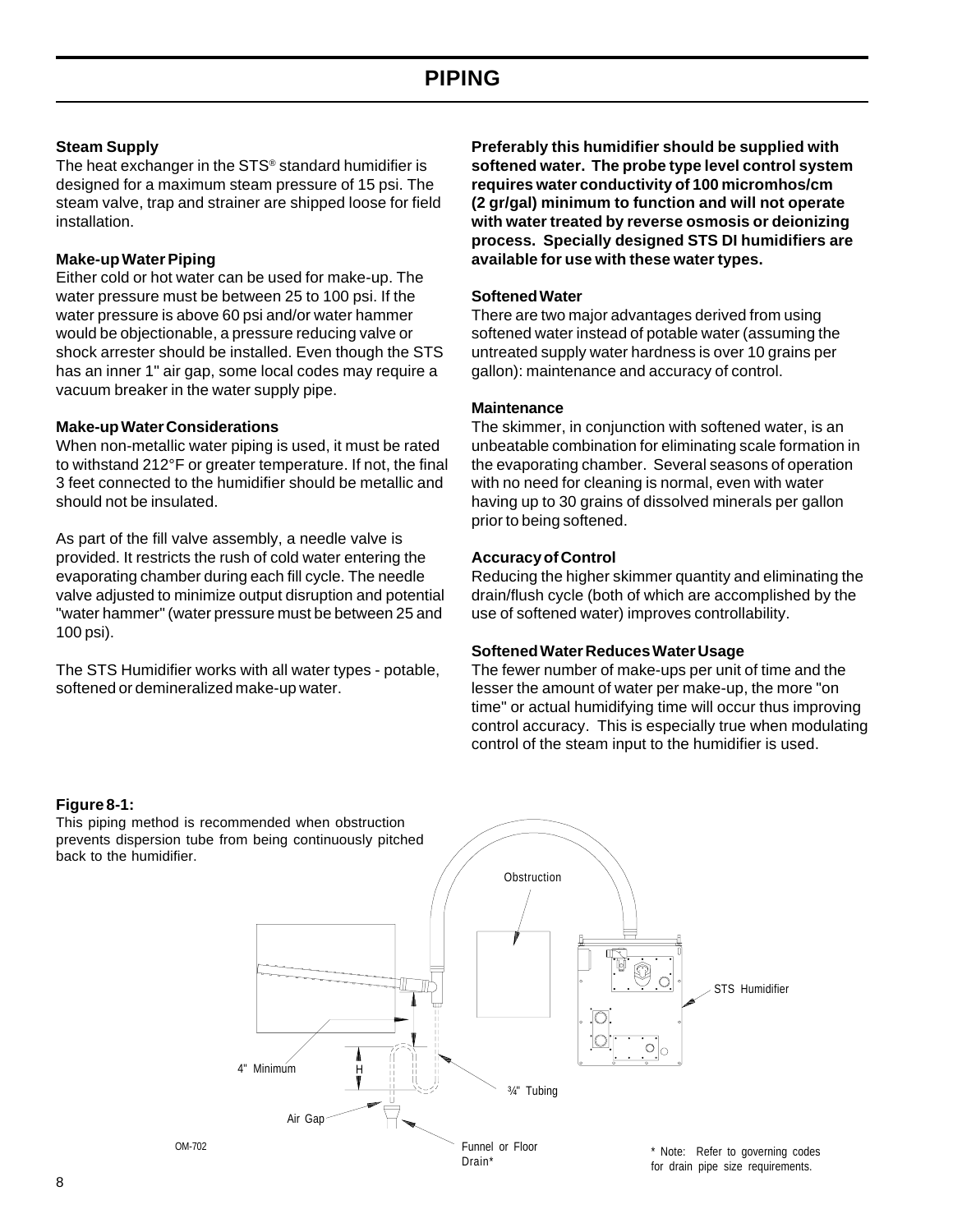#### **Potable Water**

For water less than 10 grains per gallon hardness the skimmer system alone, without softening, usually provides a full season or more of humidification without a need for cleaning the evaporator.

For water hardness above 10 grains per gallon and where softened water is not available the timer operated drain/ flush feature is available. The humidifier control module contains an integral adjustable timer which accumulates the "on" or actual humidifying time of the unit. When this accumulated time reaches the amount previously pre-set in the control module, the drain/flush cycle is activated.

#### **Drain Piping**

A drain line should be extended from the skimmer/drain connection to a sanitary waste. A **water seal should be provided** in the drain line of sufficient height to contain the pressure developed within the humidifier. Without this, steam will be forced through the drain line which would be objectionable. The depth of the water seal must be sufficient to overcome the static pressure of the air handling system plus the pressure developed by the humidifier itself. (Refer to table 11-1 on page 11.)

**Figure 9-1:** This piping method is recommended when humidifier must be mounted higher than the duct.



OM-703

\* Note: Refer to governing codes for drain pipe size requirements.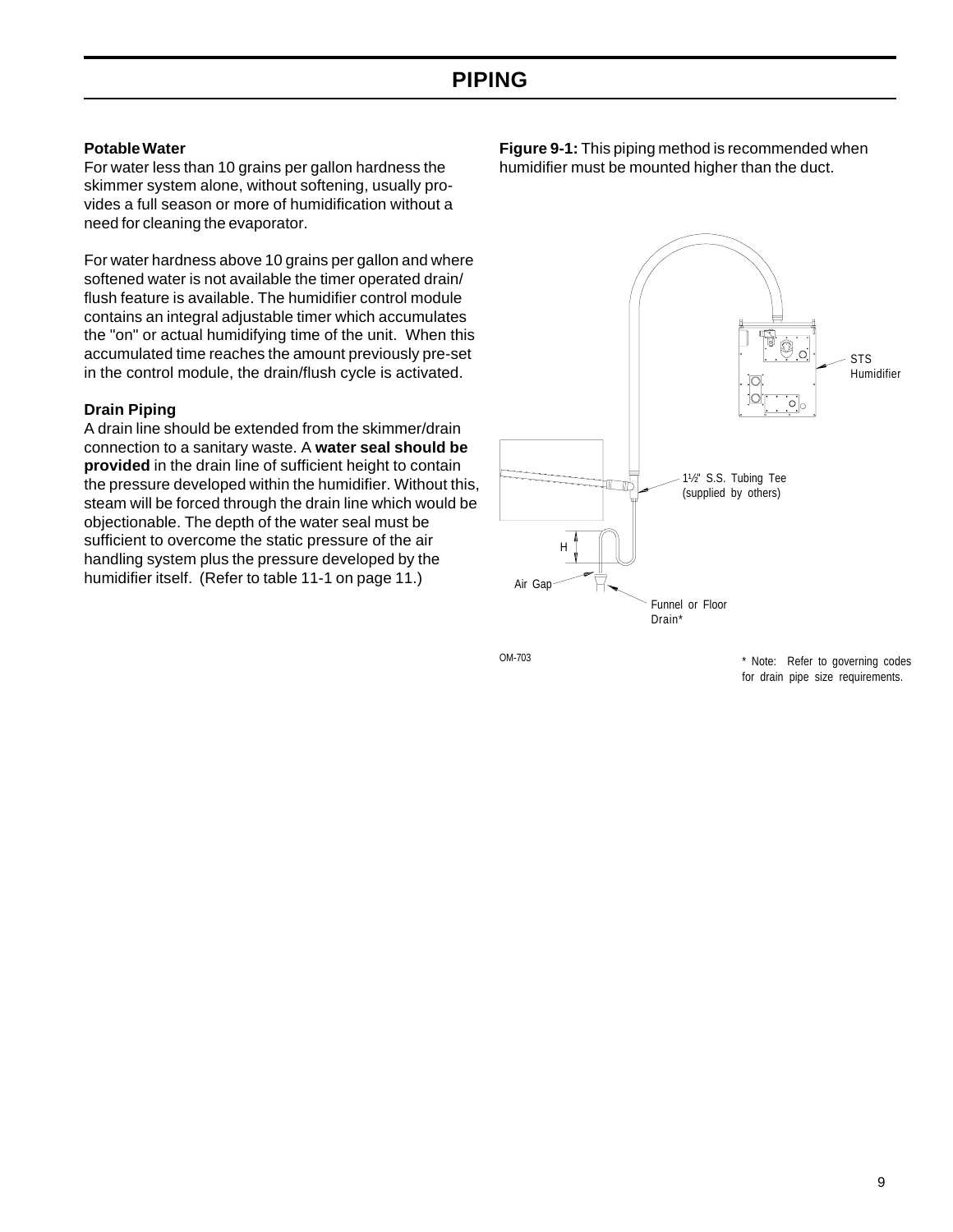## **PIPING**

Figure 10-1 - Piping of STS® from an overhead steam supply main with condensate returned to a vented gravity flow return system. Note the steam trap installed at the bottom of the branch rise feeding the steam valve of the STS. Failure to install this trap will cause water hammer, which could damage the STS heat exchanger.

Figure 10-2 - Depicts the same supply configuration, however the condensate return main is above the STS and the condensate must be "lifted". Lifts in excess of six inches per PSI steam inlet pressure should not be attempted. Check valves down stream of both steam traps are necessary to avoid hammer and associated problems.

In both instances, Figure 10-1 and 10-2, vacuum breakers are necessary to ensure condensate can drain from the heat exchanger when the steam valve closes.

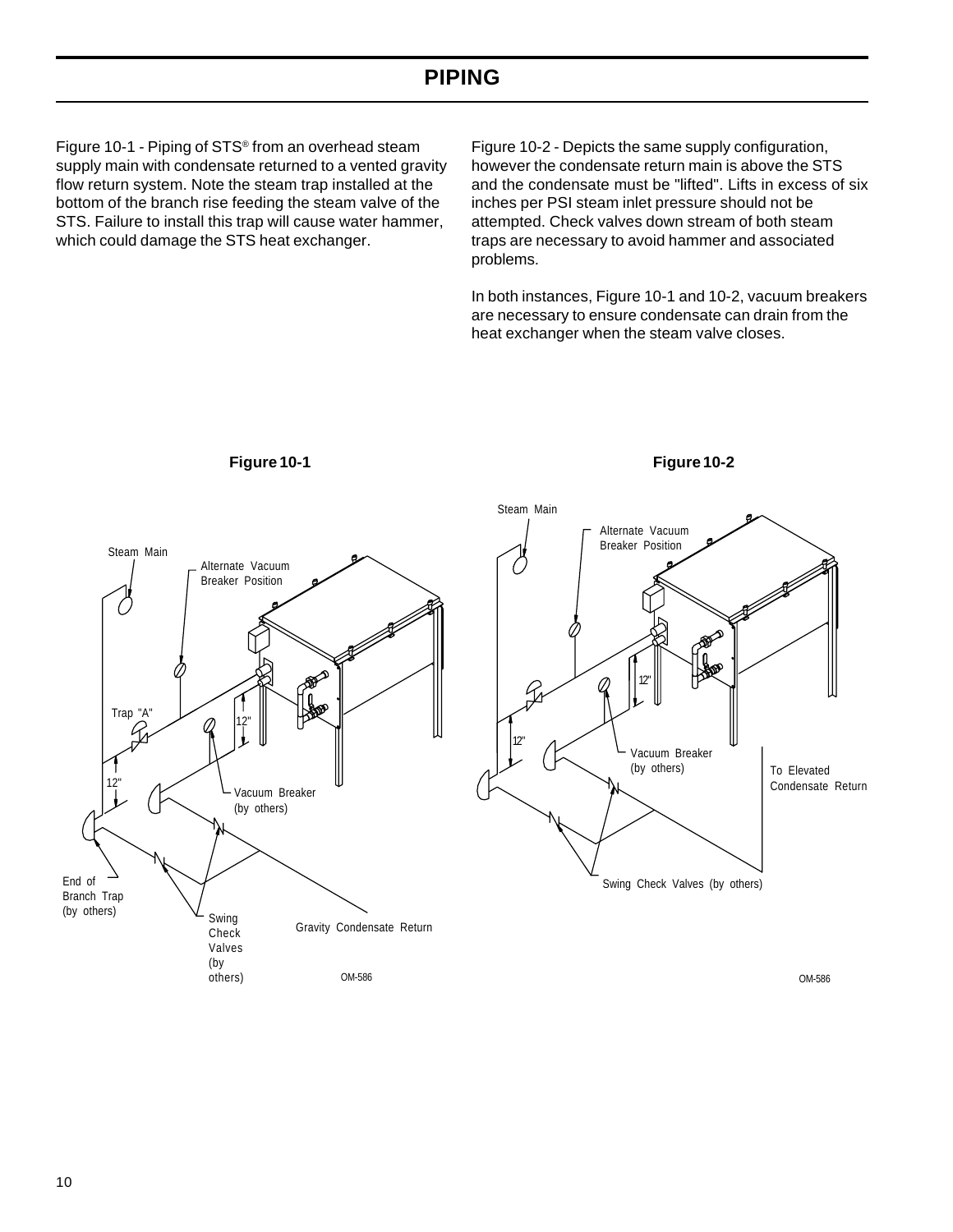## **PIPING DIAGRAMS: STEAM, WATER AND DRAIN**

#### **Figure 11-1: Standard STS®**



#### **Table 11-1: Water Seal Height Recommendations**

| Water Seal Height (H)            |               |  |  |  |  |  |
|----------------------------------|---------------|--|--|--|--|--|
| Unit Output<br>(pounds per hour) | н<br>(inches) |  |  |  |  |  |
| 5-138                            | 12            |  |  |  |  |  |
| 139-183                          | 15            |  |  |  |  |  |
| 184 and higher                   | 18            |  |  |  |  |  |



Note: Drain piping material must be suitable for 212°F (100°C) water.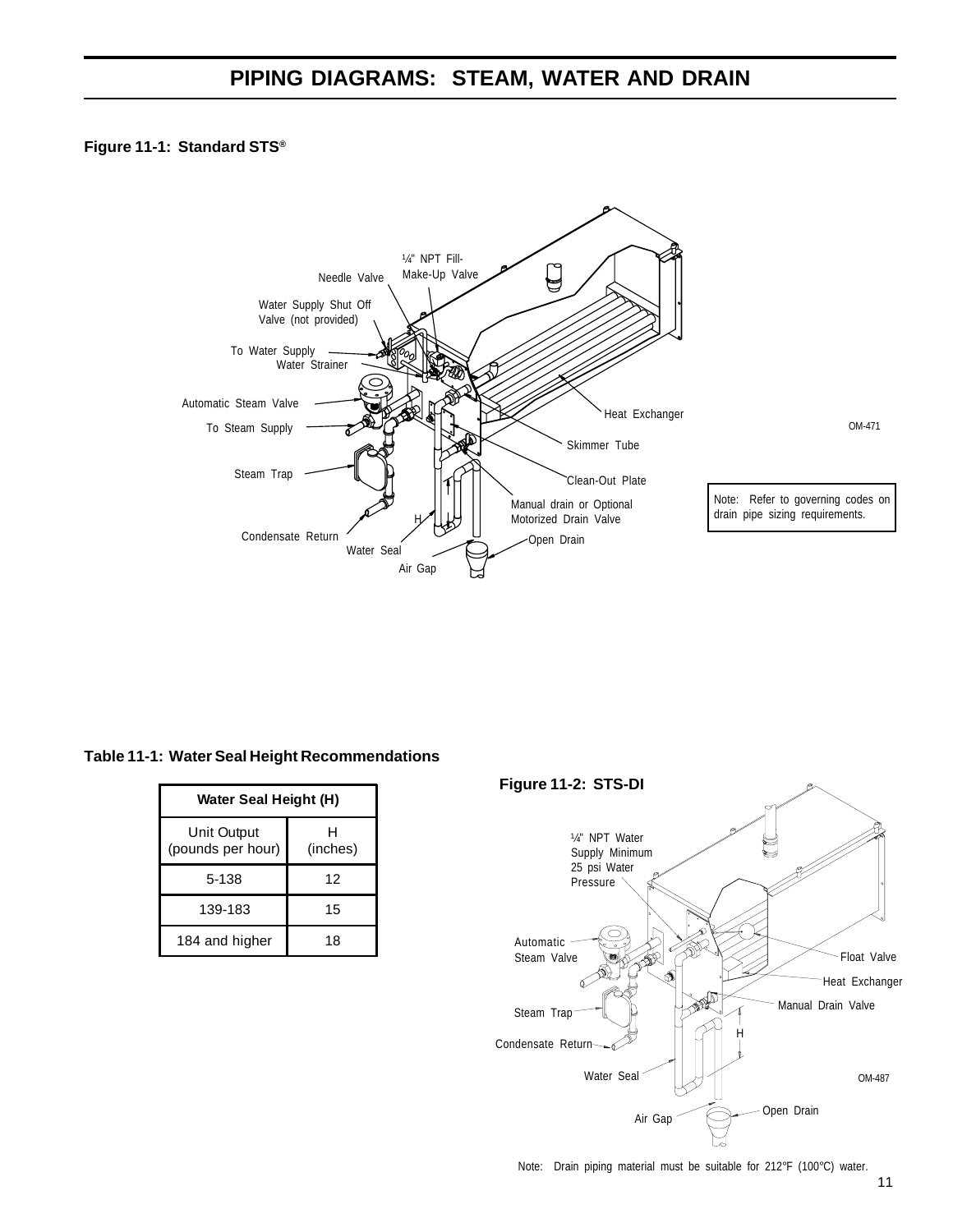## **PIPING DIAGRAMS: STEAM, WATER AND DRAIN**



## **ELECTRICAL**

The electrical supply is 120 volt, single phase. The control cabinet should be mounted in a location for service. All wiring must be in accordance with all governing codes and the STS® wiring diagram. A wiring diagram is inside the control cabinet. The wiring between the control cabinet and the humidifier must be 105°C rated wire.

Please refer to the VAPOR-LOGIC $_{\tiny 2}$  O&M for electrical connection information on the controller.

**Caution: Only qualified electrical personnel should perform installation and start-up procedures.**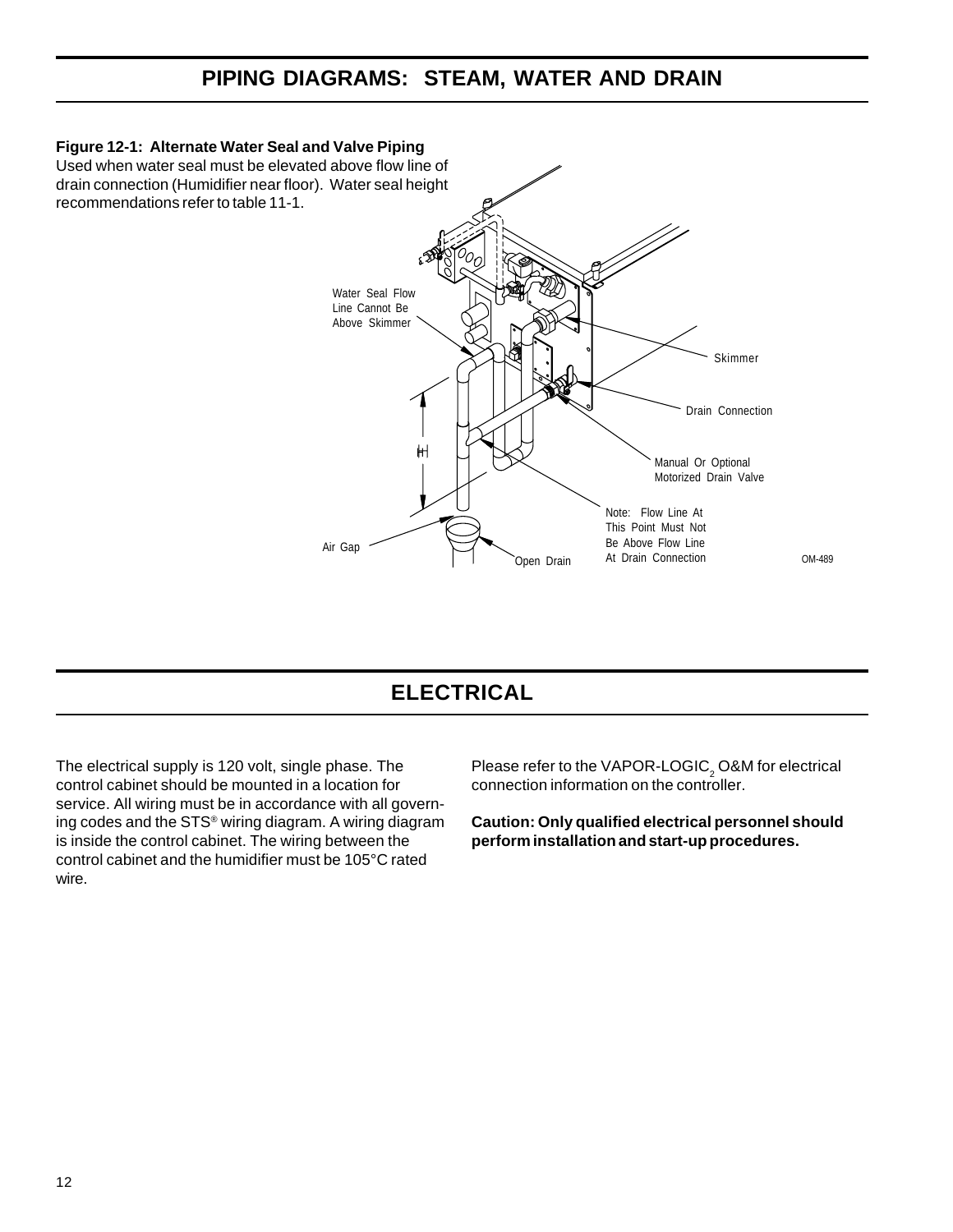## **STS Dispersion Tube Installation with Condensate Drain**

#### **Vapor Hose**

- Vapor hose should be supported to prevent sags or low spots and to maintain a minimum pitch of 2" per foot back to the humidifier.
- When mounting the humidifier above the level of dispersion tube, see page 9.

Failure to follow the above recommendation may result in excessive back pressures being imposed on the humidifier. This in turn may lead to dispersion tube(s) spitting, lost water seals or leaking gaskets. When distance between humidifier and the dispersion tube(s) exceeds 10 feet, consult factory for special recommendations.

#### **Hard Piping**

- Hard piping should have a minimum I.D. of 1½".
- A minimum pitch of 2" per foot back to the humidifier should be maintained.
- 90° elbows are not recommended, use two 45° elbows one foot apart instead.
- Thin wall tubing will heat up faster and cause less start up loss than heavywall pipe.
- Insulating the hard piping will reduce the loss in output caused by condensation.

#### **Tube Mounting**

- Mount dispersion tube level.
- Best vapor absorption occurs when dispersion tube discharges against the air flow.
- \*\*Return line piping material must be suitable for 212° F (100°C) water.

#### **Minimum Condensate Drain Line Sizing**

- One or two tubes: 3/4" I.D.
- Three or more tubes 1" I.D.





#### **Figure 13-3: Multiple Tube with Condensate Return to Humidifier**

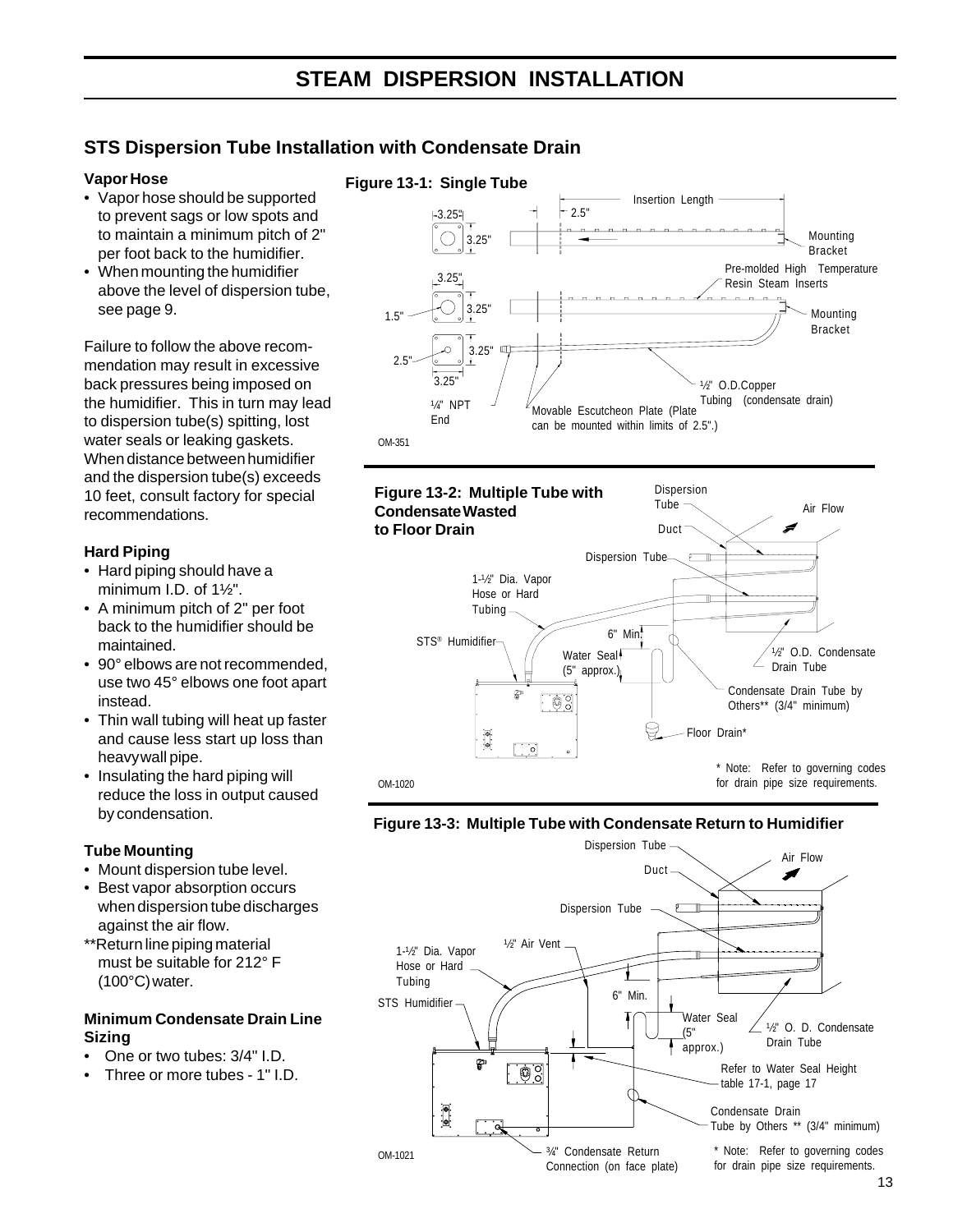## **STEAM DISPERSION INSTALLATION**

#### **Selecting the Location:**

- A. It is very important that the dispersion method be located where the water vapor being discharged will be carried off with the airstream and will not cause condensation or dripping from the duct.
- B. In general, the dispersion method is best placed where the air can most readily absorb the moisture being added without causing condensation at or after the unit. This will normally be after the heating coil or where the air temperature is highest.
- C. Do not place the dispersion method too close to the intake of a high efficiency filter. The filter may remove the visible moisture and become waterlogged.\*
- D. Do not place dispersion method where water vapor will impinge on a metal surface.
- E. Do not place the dispersion method too close to a split in the duct. The unit may put more moisture in one branch then the other.

#### **Installation Above Valuable Equipment**

Water piping and humidifiers should not be installed above expensive apparatus or equipment. The risk of a broken water pipe, leaking valve gland, condensation or other water leaks may occur causing serious damage and costly repairs to the equipment below.

Where this type of installation cannot be avoided install a drip tray constructed of galvanized sheet under the humidifier, valve, etc. to catch any possible water drip.

It is advisable to terminate the drain above an open floor drain. The overflow from the STS® should be piped separately to a floor drain rather than the drip pan.



#### **Figure 14-1: Installation Above Valuable Equipment**

\* The distance steam will travel within a given airstream is predictable and can be determined using the STS catalog. If this has already been done, the travel distance should be specified; if not, consult the STS catalog or contact you DRI-STEEM representative or the DRI-STEEM factory.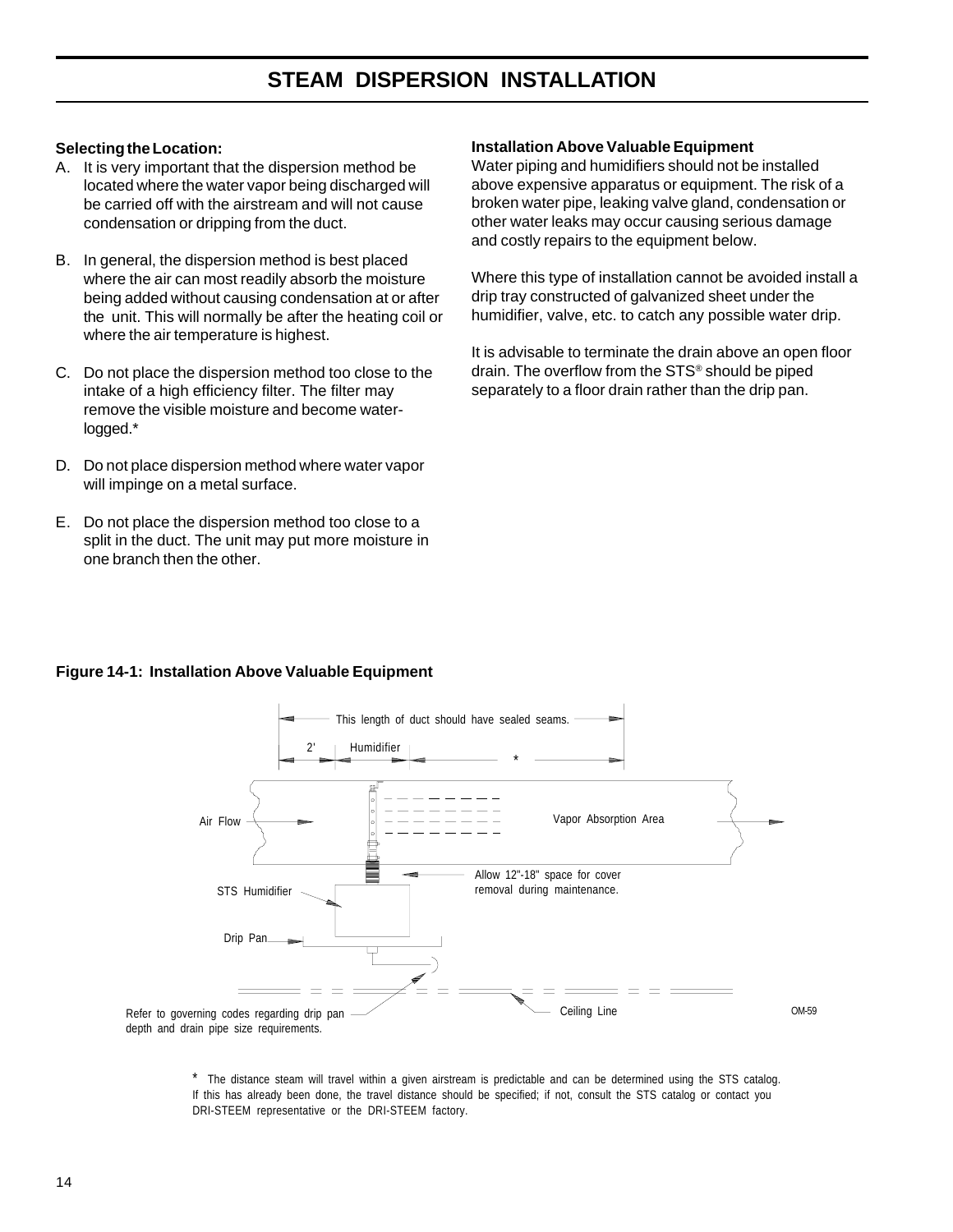## **RAPID-SORB**® **ASSEMBLY AND INSTALLATION**

#### **Horizontal Duct Installation**

1. Unpack Shipment and verify receipt of all RAPID-SORB components with packing list. Report any shortages at once to the DRI-STEEM factory.

2. Provide necessary access around and into duct work.

3. Locate 1" x 1½" stainless steel channel inside duct centered between duct side walls. Hang channel from top of duct with the two mounting holes provided.

4. Locate dispersion tubes and slide hose cuffs over end of each tube, include a pair of hose clamps.

5. Note direction of air flow within duct then arrange each dispersion tube so steam will blow perpendicular to the air flow. Use the hex bolts provided to attach tubes to overhead 1" x 1½" channel. Do not secure. On units with the header mounted outside the duct, punch-out necessary clearance holes in base of duct to slide dispersion tubes up from bottom (see figure 15-2).

6. **For a Header Inside the Duct** (See figure 15-1.): Punch or cut out necessary clearance holes for RAPID-SORB header. Slide header into the duct, position header and slide the dispersion tube hose cuffs or slip couplings over the header dispersion tube nipples.

Position the header so vertical dispersion tubes are perpendicular to duct and pitch the header toward condensate drain. Secure header to the mounting bracket. Use escutcheon plates to secure header where it enters the duct.

Check that the dispersion tubes release steam perpendicular to the air flow. Secure tubes to the overhead channel. Secure the channel to the duct, and secure hose cuffs or slip couplings over tube and header tube nipples.

**For a Header Outside the Duct** (see figure 15-2.): Position header under dispersion tubes, then slide hose cuffs or slip couplings over header dispersion tube nipples.

Position the header so dispersion tubes are perpendicular to duct and pitch the header to condensate drain. Secure dispersion tubes in place with the tube escutcheon plates provided.

Check the position of the tubes for steam release perpendicular to the air flow. Secure tubes to the overhead channel, and secure channel to the duct. With header pitched to condensate drain, slip hose cuffs or slip couplings over tube nipples and secure.

7. Connect a condensate drain to header, provide the water trap as shown and run to open drain, sized per governing codes.

8. Attach the header swivel hose connector to main header using the hose cuff and clamps provided, do not secure.

9. Route the necessary number of vapor hoses or pipes from the humidifier tank, position connector to accept the hoses or pipes and secure.

**Note:** Refer to page 10 for vapor hose information on routing and for alternate vapor hose installation methods.

#### **Figure 15-1: RAPID-SORB Unit** Header Inside Duct



#### **Figure 15-2: RAPID-SORB Unit** Header Under Duct

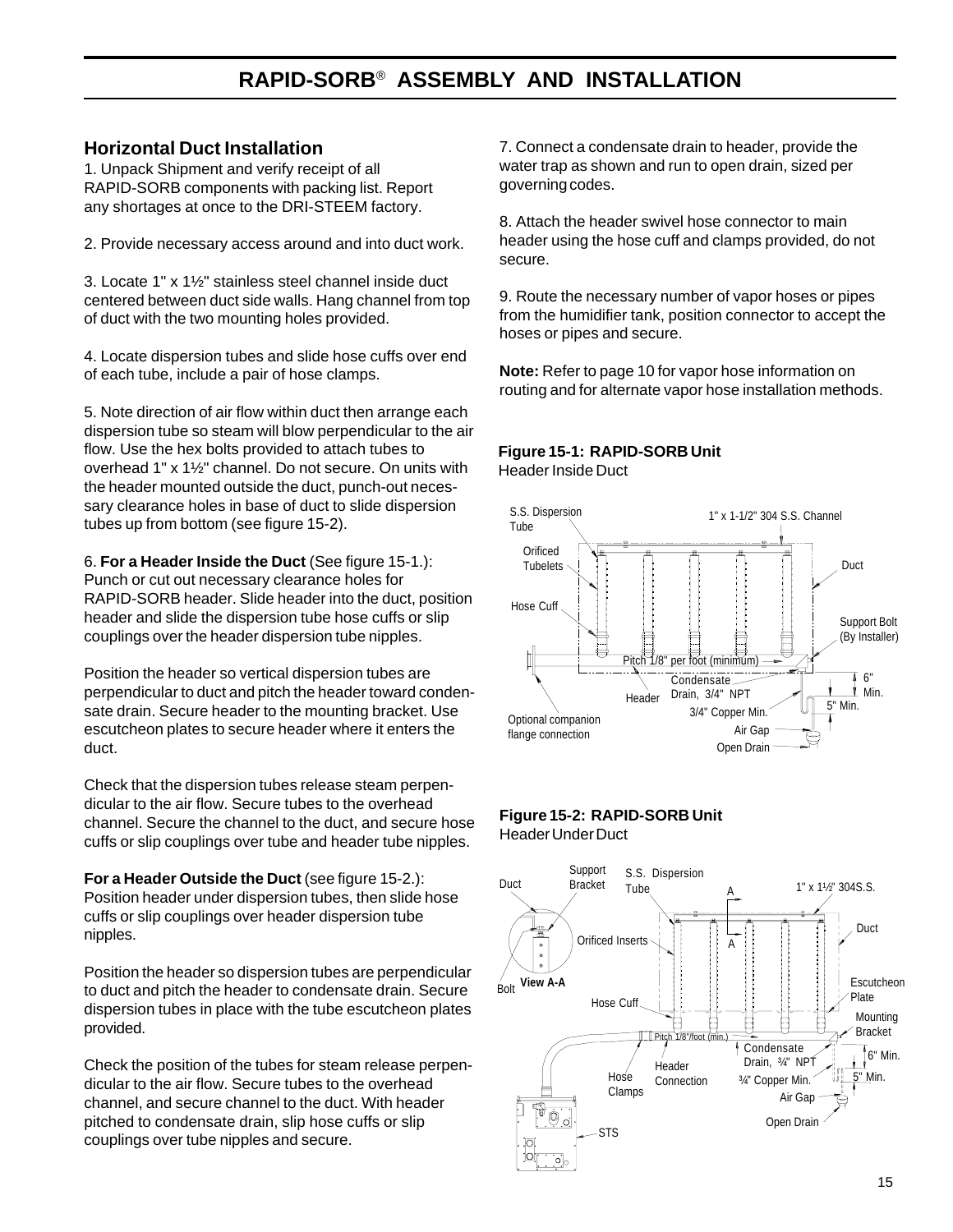#### **Vertical Duct Installation**

Install the RAPID-SORB® with dispersion tubes and header pitched to condensate drain as shown in figures 16-1,16-2, and 16-3.







#### **Table 16-1\*: Maximum Steam Carrying Capacity in Lbs/Hr and Kg/Hr**

|                     | <b>Vapor Hose</b>                                |             |                             | Copper or Stainless Steel Tubing and<br><b>Schedule 40 Steel Pipe</b> |                                                        |
|---------------------|--------------------------------------------------|-------------|-----------------------------|-----------------------------------------------------------------------|--------------------------------------------------------|
| Hose I.D.           | <b>Developed Length</b><br>of 10' (3.0 Meters)** |             | Tube or<br><b>Pipe Size</b> |                                                                       | <b>Base on Developed</b><br>Length of 20' (6 Meters)** |
| $1^{1}/2$ " (38 mm) | 150 lbs/hr                                       | 68 kg       | $1\frac{1}{2}$ " (38 mm)    | 150 lbs/hr                                                            | 68 kg/h                                                |
| 2" (50 mm)          | 250 lbs/hr<br>115 kg                             |             | 2" (50 mm)                  | 220 lbs/hr                                                            | 100 kg/h                                               |
|                     |                                                  |             | 3" (75 mm)                  | 450 lbs/hr                                                            | 205 kg/h                                               |
|                     |                                                  |             | 4" (100 mm)                 | 750 lbs/hr                                                            | 340 kg/h                                               |
|                     |                                                  | 5" (125 mm) | 1400 lbs/hr                 | 635 kg/h                                                              |                                                        |
|                     |                                                  |             | 6" (150 mm)                 | 2300 lbs/hr                                                           | 1043 kg/h                                              |

\* Based on total pressure drop in piping/hose of 5" (12.65 mm) W.C.

\*\* For developed length add 50% to measured length for pipe fittings. Note: To minimize lossof humidifier capacity and efficiency, it is recommended that tubing/piping be installed.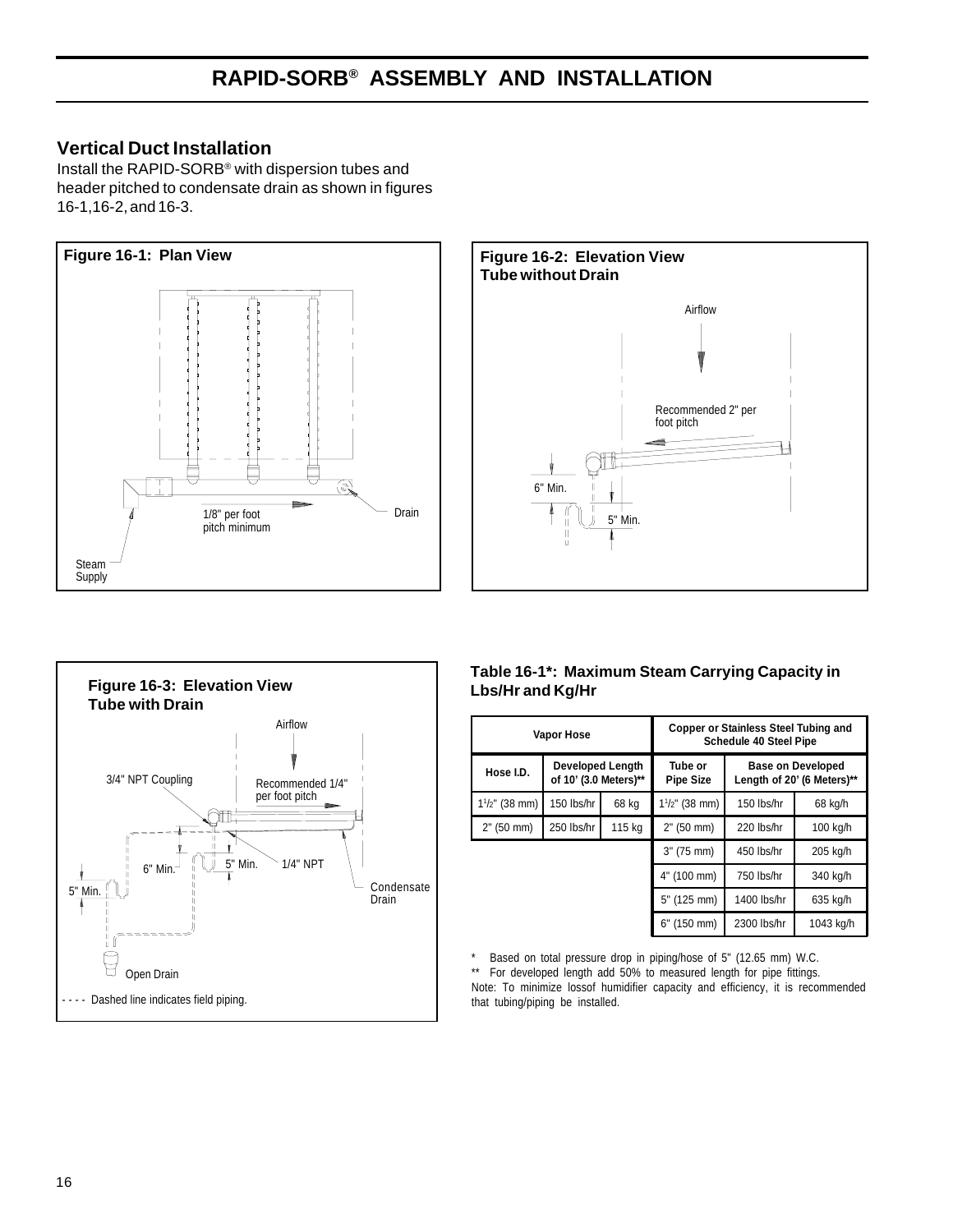#### **Figure 17-1: Reliable Electronic Probe Control Maintains Water Level**



A simple three-probe conductivity sensor cycles a solenoid-operated water fill valve to maintain the proper water levels.

The STS® humidifier is provided with a standard <code>VAPOR-LOGIC®</code>  $_2$  <code>microprocessor</code> control system, see the VAPOR-LOGIC<sub>2</sub> Installation and Operations Manual for more information. Then continue reading this manual beginning at the maintenance section on page 20.

#### **Water Control with VAPOR-LOGIC,**

When the power is activated the solenoid-operated water fill valve will open, filling the evaporating chamber. Filling will continue until water reaches level A, at which time the fill valve will close. To ensure that the water seal is filled with water, disconnect probe plug and cable from probe rod assembly (located on face plate), allowing the fill valve to re-energize and overfill humidifier tank. This process will take only seconds; probe plug and cable must then be reconnected.

#### **Water Refill**

During operation, the water line will drop to level B. At this level the fill valve opens, and remains open until the water line returns to level A.

#### **Adjustable Surface Skimmer**

Each time the evaporating chamber refills, the upper ¼" of water is immediately drained off through the skimmer. This carries away the mineral residue formed during the previous evaporating cycle. This skimming action effectively removes most of the mineral concentration in much the same way as the surface blowdown does in a steam boiler. This simple device greatly reduces the frequency of cleaning the evaporating chamber.

**Note: Preferably this humidifier should be supplied with softened water. However, the probe type level control system requires water conductivity of 100 micromhos/cm (2 grains/gal) minimum to function and may not operate in water treated by the reverse osmosis or deionizing process. Specially designed STS Model DI humidifiers are available for use with these water types.**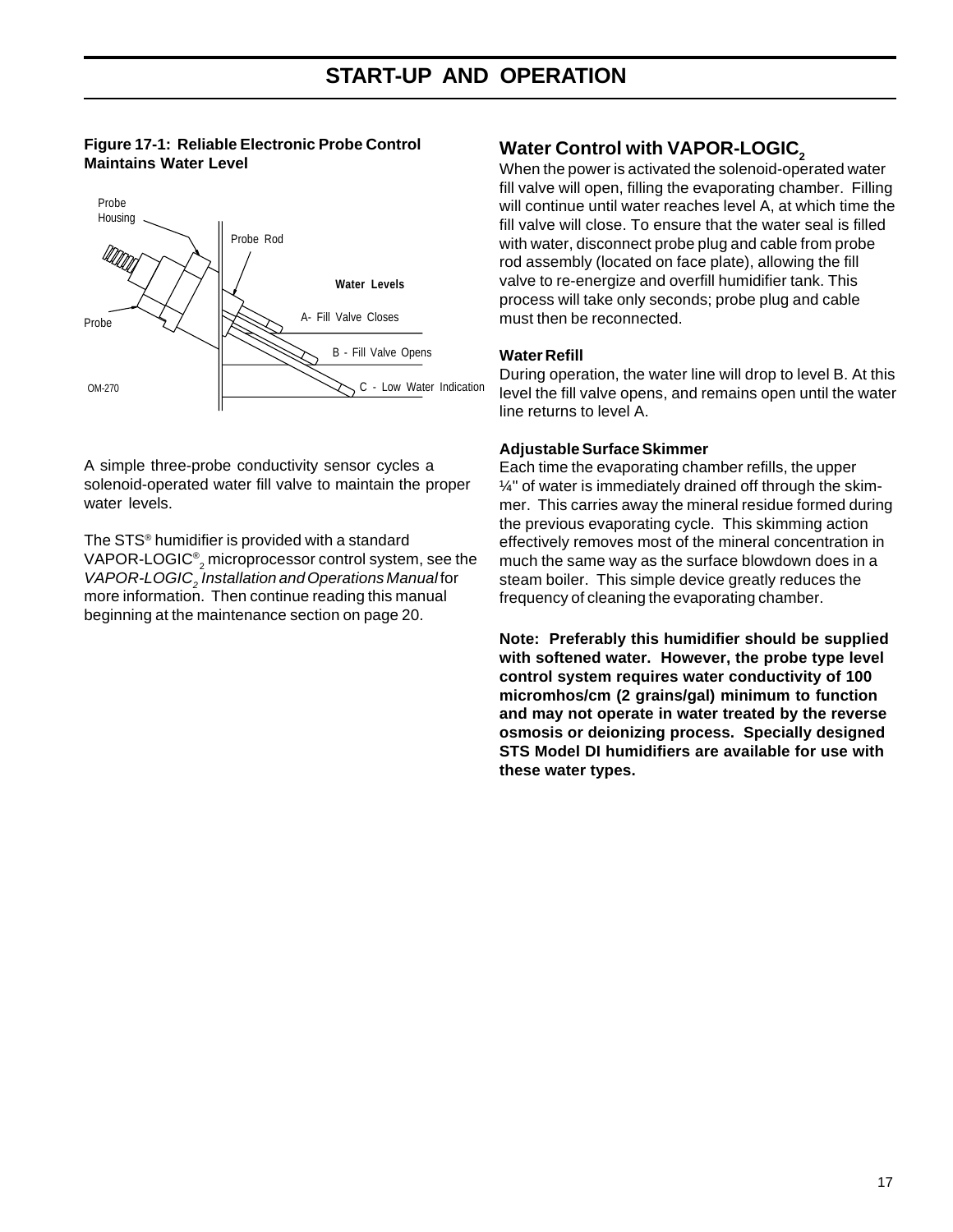## **RECOMMENDED MAINTENANCE**

**Caution:** Allow unit to cool before performing any maintenance. Manually open the drain valve and the fill valve will be energized. Let the fill water run until the tank is cooled then shut off the contractor/field installed supply water valve.

STS<sup>®</sup> is designed to deal with dissolved minerals in one of two ways depending on the degree of hardness. For light to moderate hardness (up to 10 grains per gallon) the surface skimmer action plus periodic cleaning is usually adequate. For high mineral content water (above 10 grains per gallon) a periodic drain and flush along with periodic cleaning may be helpful.

The frequency of cleaning will be dictated by water condition and evaporation load.

**Caution**: When performing maintenance on the STS always turn off electric power to control panel. Close steam supply and water make-up valves.

#### **Seasonally or as Required**

#### **1. Cleaning Tank**

Remove loose scale in humidifier tank before the build-up reaches the underside of the heat exchanger(s).

#### **2. Cleaning Probes**

Remove cap assembly and unscrew the probe holder from the STS unit. The scale will easily flake off from the sensing probes. The sensing portion (bottom 3/8") of the probe should be brushed clean with stainless steel wool. Re-install the probe holder with arrows up and "top" marking at the top.

#### **3. Cleaning Skimmer Tube**

Remove the elbow section of the skimmer and rotate tube so that loosened material will drop out. Loosen deposits with a long tool such as a screwdriver or section of small diameter pipe and reassemble elbow. Skimmer drainage should be verified by visual inspection once per week. Water should drain from skimmer drain pipe after each fill cycle. (For cleaning piping, disconnect and flush out. If mineral deposits have restricted the flow, replace piping.)

#### **4. Inspect Gaskets**

Replacement procedures are provided with new gaskets.

#### **Summer Maintenance**

After the humidification season, a complete inspection and cleaning of the heat exchanger, probe control, skimmer, and water chamber is recommended. After cleaning, the unit should remain empty until humidification is required. **On units with TEFLON® coated heat exchangers, do not use a sharp object when cleaning.** Cuts or scratches on the heat exchanger will impair its ability to shed scale during operation, and could cause the TEFLON to separate from the metal surface.

#### **Adjusting the Surface Skim Bleed-Off Quantity**

The skim time determines the quantity of water skimmed with each fill cycle. The skim time is field adjustable using the VAPOR-LOGIC $_{\rm _2}$ keypad.

#### **Model STS®-DI Only**

The humidifier should be inspected for leaks at least annually. All safety devices in the control cabinet should be cycled on and off to verify that they are functioning.

#### **Cleaning the Evaporating Chamber**

As long as mineral-free water is used in the STS-DI humidifier, no cleaning or flushing of the evaporating chamber should be necessary.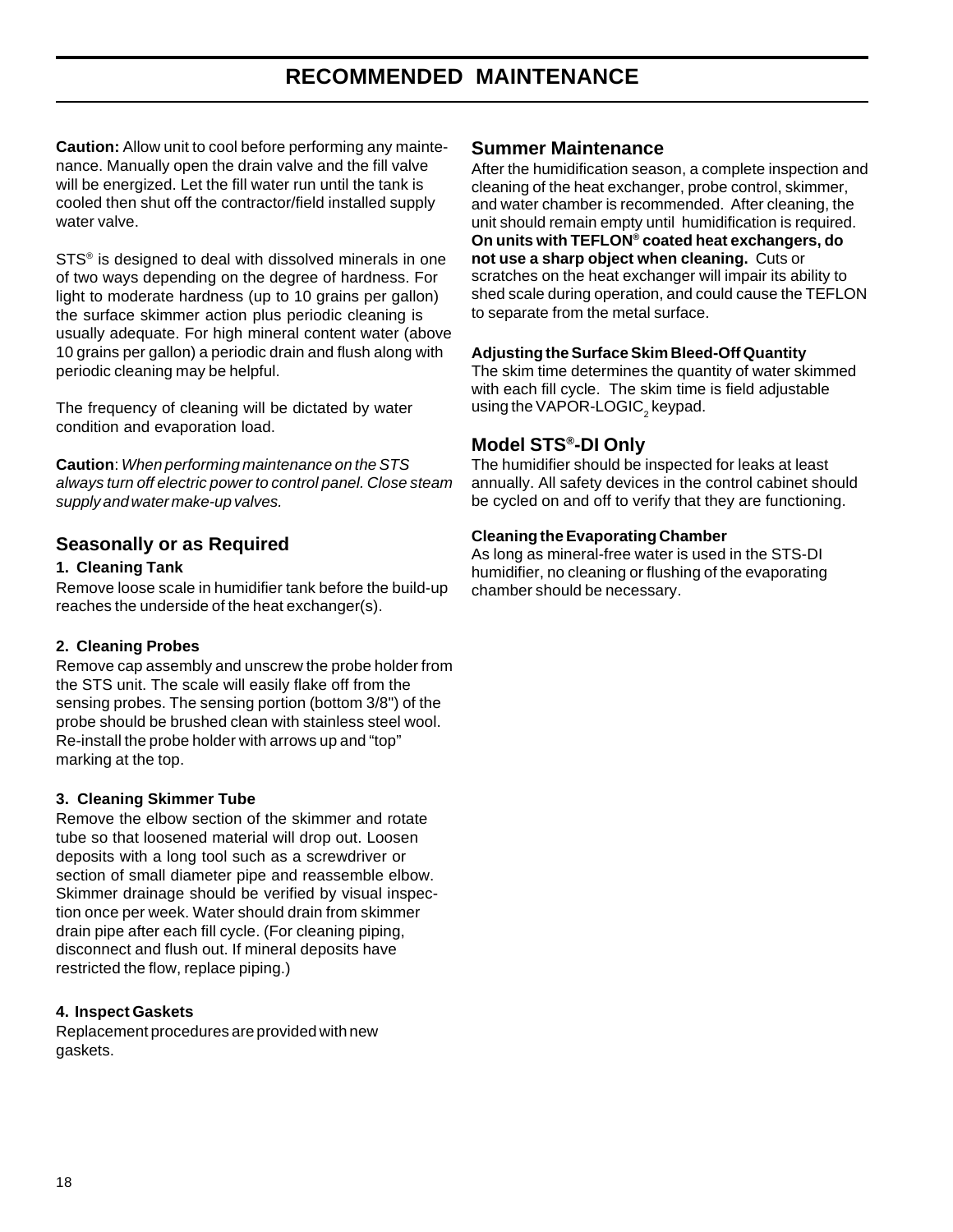## **STS-DI START-UP AND RECOMMENDED MAINTENANCE**

#### **Introduction**

After the system has been properly installed and connected to both electrical and water supplies, it may then be started.

#### **Mounting**

Check mounting to see that unit is level and securely supported before filling with water.

#### **Piping**

Verify that all piping connections have been completed as recommended and that steam and water pressures are available.

#### **Electrical**

Verify that all wiring connections have been made in accordance with the STS® wiring diagram.

#### **Control System**

For VAPOR-LOGIC $_2^{\circledast}$ microprocessor control system, refer to the Installation and Operations Manual enclosed with the product shipment.

#### **Control Circuits**

- a) Adjust humidistat to "call" setting.
- b) Open shut-off valve on water supply line. Water should flow through float valve.
- c) Turn electric power on to control cabinet.
- d) Fill the water seal in drain line by manually opening drain valve for a few seconds.
- e) Open steam stop valve. Steam should be heard passing through the automatic steam valve into the humidifier heat exchanger.
- f) Check out function of field installed air flow switch, high limit duct humidistat, and controlling humidistat to ensure that they are in control of steam valve.

#### **Recommended Maintenance-STS-DI System (deionized water)**

The STS-DI humidifier does not require regular maintenance. A periodic visual inspection is recommended to identify gasket or piping leaks. Control circuit and safety switches should be checked to verify they properly control the steam valve.

**Caution: Overtightening cover will cause leaks.** All cover knobs are turned down at the factory until the bottom of the knob makes contact with the flange, then one half turn further. If more compression is required, turn all knobs a half turn more. Do not turn knobs more than a half turn before identifying that a leak still exists.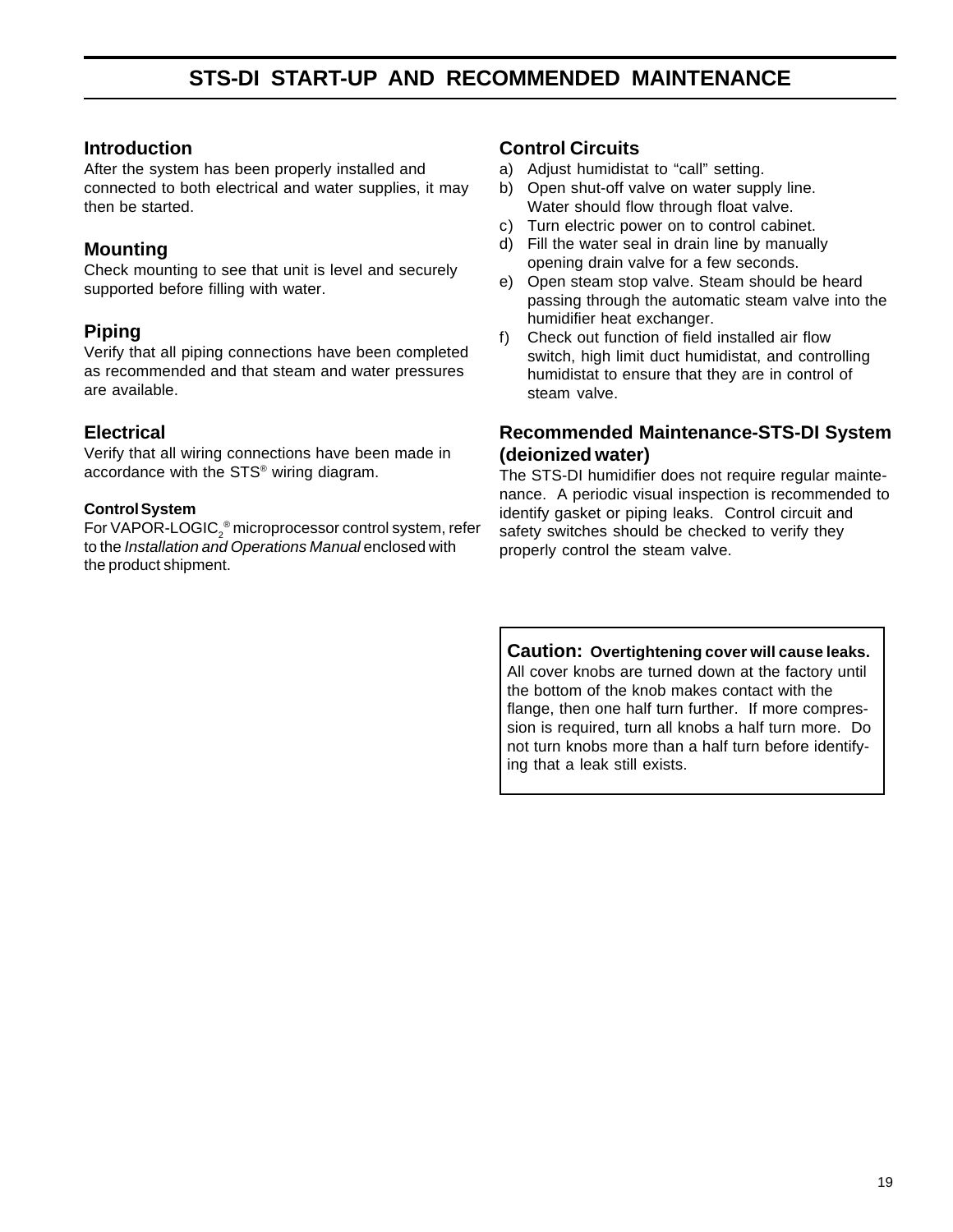## **TROUBLE SHOOTING GUIDE**

| Symptom                                  | <b>Possible Cause</b>                                                                                                   | <b>Recommended Action</b>                                                                                                                 |
|------------------------------------------|-------------------------------------------------------------------------------------------------------------------------|-------------------------------------------------------------------------------------------------------------------------------------------|
| <b>Humidifier Will Not Heat</b>          | No control transformer output.<br>Humidistat is not calling.                                                            | Verify control voltage. Set humidistat to<br>"call". Inspect for faulty humidistat.                                                       |
|                                          | Saftey controls open (high limit,<br>air proving, etc)                                                                  | Check safety controls.                                                                                                                    |
|                                          | Faulty control board.                                                                                                   | Verify control voltage and probe. Wires<br>are connected correctly.                                                                       |
|                                          | Probe corrosion.<br>Steam stop valve closed.<br>Steam trap plugged.<br>Low or no steam.<br>Steam strainer plugged.      | Replace probes*.<br>Verify valve is opened.<br>Clean trap body.<br>Verify steam is present.<br>Clean strainer.                            |
| <b>Humidifier Will Not Fill</b>          | No water pressure.                                                                                                      | Verify manual water supply valve is<br>open.                                                                                              |
|                                          | Faulty water fill valve.                                                                                                | Verify action of fill solenoid valve, verify<br>contol voltage present at coil. Audible<br>click should be heard as solenoid<br>operates. |
|                                          | Plugged water strainer.<br>Plugged valve.<br>Faulty control board.                                                      | Open strainer.<br>Clean valve.<br>Verify control voltage.                                                                                 |
| <b>Humidifier Does Not Stop Filling</b>  | Lack of tank-to-probes continuity.<br>Water conductivity less than 100<br>micromhos/cm minimum (2 grains<br>per gallon) | Jumper terminals 1 & 3 if water sops,<br>verify tank ground to term 3; check<br>water supply conductivity; then consult<br>factory.       |
|                                          | Manual drain is not fully closed.                                                                                       | Close manual ball valve.                                                                                                                  |
|                                          | Fill valve is stuck open.                                                                                               | Check valve for foreign matter.                                                                                                           |
|                                          | Fill valve installed backwards.                                                                                         | Check for correct water flow, through<br>valve, note arrow.                                                                               |
| <b>Low Output</b>                        | Automatic drain valve not seating.                                                                                      | Clean ball and seat of valve.                                                                                                             |
|                                          | Manual drain is not fully closed.                                                                                       | Close manual ball valve.                                                                                                                  |
|                                          | Excessive skimming amount.                                                                                              | Reduce skimmer or skim time.                                                                                                              |
|                                          | Fill valve is stuck open.                                                                                               | Check valve for foreign matter.                                                                                                           |
|                                          | Low supply steam pressure.                                                                                              | Check steam supply pressure.                                                                                                              |
|                                          | Steam valve inoperable.                                                                                                 | Not opening fully.                                                                                                                        |
|                                          | Steam trap blocked.                                                                                                     | Not passing condensate.                                                                                                                   |
|                                          | Scale coated heat exchanger.                                                                                            | Clean heat exchanger.                                                                                                                     |
| <b>Makeup Water Valve Short Circuits</b> | Electrode probes may be<br>incorrectly wired.                                                                           | Confirm that wiring agrees with<br>diagram.                                                                                               |
|                                          | Probes are scale coated.                                                                                                | Clean probes.                                                                                                                             |

\*Although the three stainless steel electrode probes will eventually erode due to corrosion they are usually functional for up to approximately 5000 hours of operation.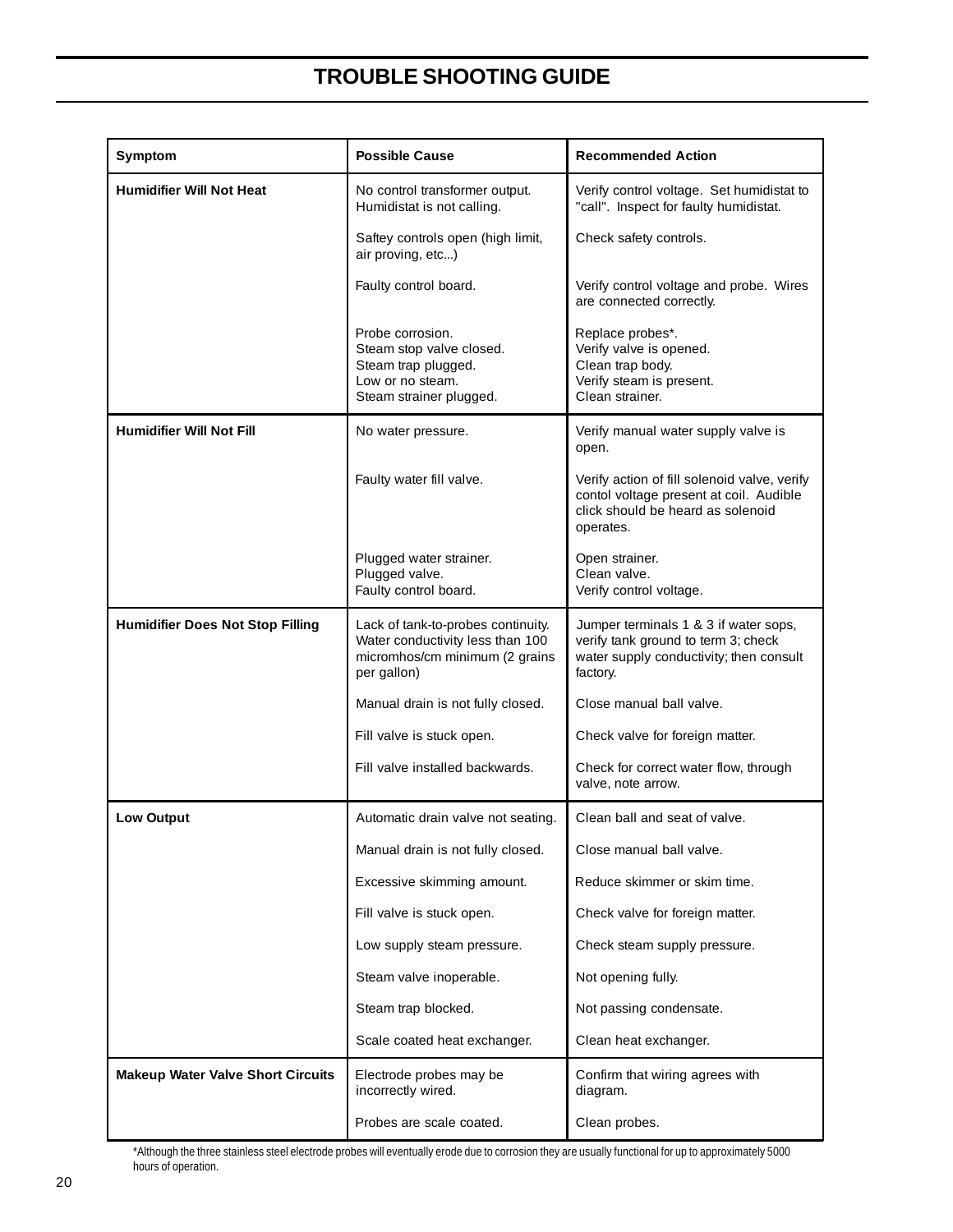## **REPLACEMENT PARTS**



| Table 21-1: STS Humidifier |  |  |  |  |
|----------------------------|--|--|--|--|
|----------------------------|--|--|--|--|

| No.                     | <b>Description</b>             | Part No.     |
|-------------------------|--------------------------------|--------------|
| 1                       | Tank. STS-25                   | 164404-025 * |
| 1                       | Tank, STS-50                   | 164404-050 * |
| 1                       | Tank, STS-100                  | 164404-100 * |
| 1                       | Tank, STS-200/400              | 164404-400 * |
| 1                       | Tank, STS 800                  | 164404-800 * |
| 2                       | Cover, STS-25                  | 165359 *     |
| $\overline{2}$          | Cover, STS-50                  | 165360 *     |
| 2                       | Cover, STS-100                 | 165365 *     |
| $\overline{2}$          | Cover, STS-200/400/800         | 165369 *     |
| 3                       | Gasket, Cover, STS-25          | 160690-224 * |
| 3                       | Gasket, Cover, STS-50          | 160690-240 * |
| 3                       | Gasket, Cover, STS-100         | 160690-340 * |
| 3                       | Gasket, Cover, STS 200/400/800 | 160690-200 * |
| $\overline{\mathbf{A}}$ | Knob, T-Handled Utility        | 700725       |
| 5                       | Heat Exchanger, STS-25S        | 164420-101 * |
| 5                       | Heat Exchanger, STS-50S        | 164420-102 * |
| 5                       | Heat Exchanger, STS-100S       | 164420-103 * |
| 5                       | Heat Exchanger, STS-200S       | 164420-104 * |

\* Specify humidifier model and serial numbers when ordering.

#### Table 21-1: continued

| No. | <b>Description</b>                               | Part No.     |
|-----|--------------------------------------------------|--------------|
| 6   | Heat Exchanger, STS-25C                          | 164436-101 * |
| 6   | Heat Exchanger, STS-50C                          | 164436-102 * |
| 6   | Heat Exchanger, STS-100C                         | 164436-103 * |
| 6   | Heat Exchanger, STS-400/800C                     | 164436-104 * |
| 7   | Support, Heat Exchanger Mtg Plate                | 124437       |
| 8   | Clean Out Plate                                  | 165470       |
| 9   | Gasket, Clean Out and Mtg Plate                  | 308220       |
| 10  | Valve, 34" Ball (Manual Drain)                   | 505011       |
| 11  | Gasket, Probe/Float Plate                        | 308220-001   |
| 12  | Probe Plate, STS-25/50/100                       | 164411       |
| 12  | Probe Plate, STS-200/400/800                     | 164411-002   |
| 13  | Baffle, Probe Plate                              | 124443       |
| 14  | Probe Plug                                       | 406050-002   |
| 15  | Probe Assembly                                   | 406060       |
| 16  | Valve, 34" Electric (Auto Drain)                 | 505400-001   |
| 17  | Fill Valve, 1/4" Solenoid, .125, STS-25, 50, 100 | 505084       |
| 17  | Fill Valve, 1/4" Solenoid, .281, STS-400, 800    | 505085       |
| 18  | Strainer, 1/4" Sediment                          | 300050       |
| 19  | Valve, Needle 1/4"                               | 505070-001   |

\* Specify humidifier model and serial numbers when ordering.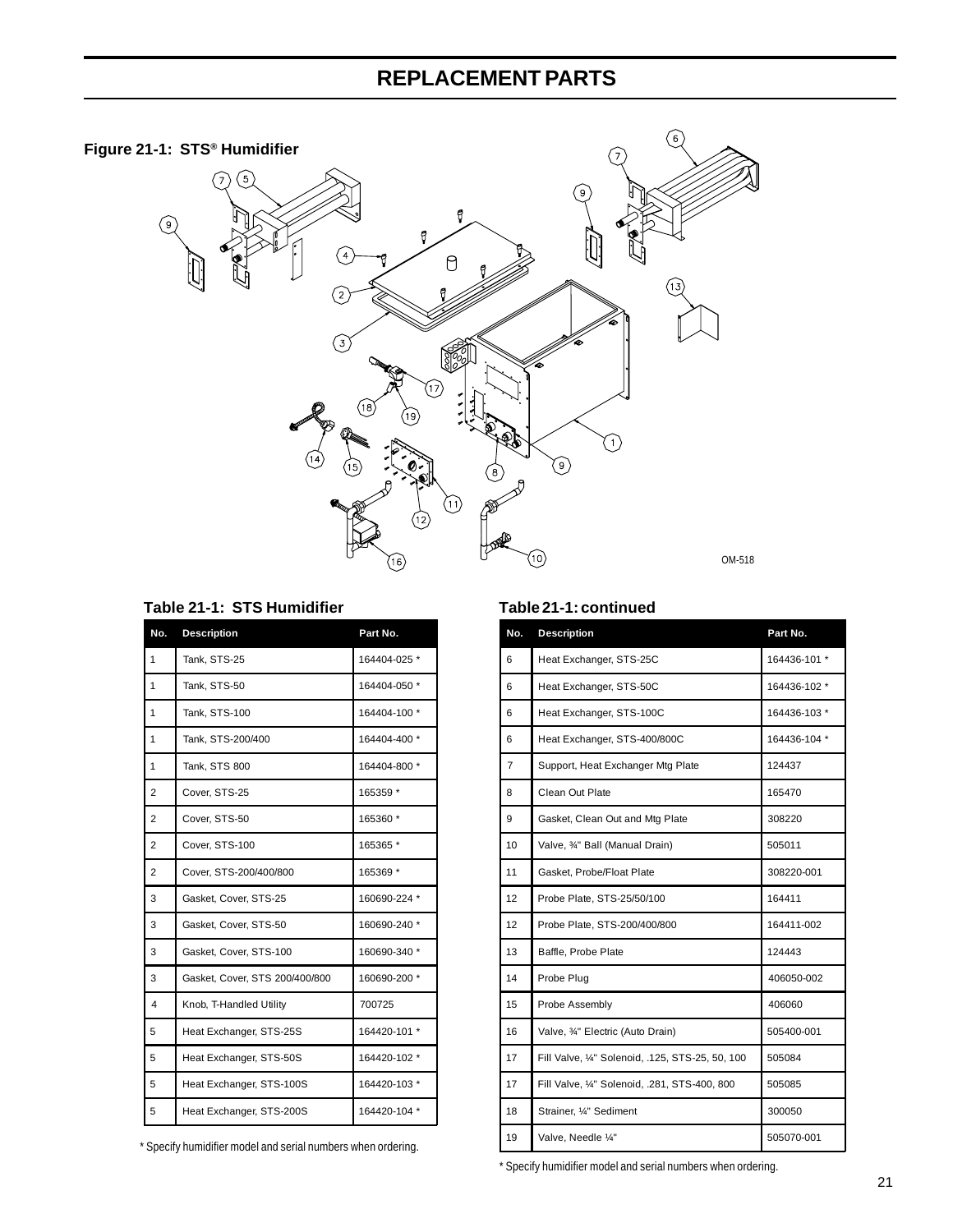## **REPLACEMENT PARTS**

# 6 **Figure 22-1: STS®-DI Humidifier**  $\bigcirc$ (7) ( 9  $\Theta$  $(13)$  $\overline{3}$  $\left(1\right)$  $\circledcirc$  $\,8\,$ OM-519  $\frac{1}{2}$

| No.            | <b>Description</b>             | Part No.     |
|----------------|--------------------------------|--------------|
| 1              | Tank, STS-25                   | 164404-025 * |
| 1              | Tank, STS-50                   | 164404-050 * |
| 1              | Tank, STS-100                  | 164404-100 * |
| 1              | Tank, STS-200/400              | 164404-400 * |
| 1              | Tank, STS 800                  | 164404-800 * |
| 2              | Cover, STS-25                  | 165359 *     |
| $\overline{2}$ | Cover, STS-50                  | 165360 *     |
| 2              | Cover, STS-100                 | 165365 *     |
| 2              | Cover, STS-200/400/800         | 165369 *     |
| 3              | Gasket, Cover, STS-25          | 160690-224 * |
| 3              | Gasket, Cover, STS-50          | 160690-240 * |
| 3              | Gasket, Cover, STS-100         | 160690-340 * |
| 3              | Gasket, Cover, STS 200/400/800 | 160690-200 * |
| 4              | Knob, T-Handled Utility        | 700725       |
| 5              | Heat Exchanger, STS-25S        | 164420-101 * |
| 5              | Heat Exchanger, STS-50S        | 164420-102 * |
| 5              | Heat Exchanger, STS-100S       | 164420-103 * |
| 5              | Heat Exchanger, STS-200S       | 164420-104 * |

#### Table 22-1: STS-DI Humidifier Table 22-1: continued

| No. | <b>Description</b>                | Part No.     |
|-----|-----------------------------------|--------------|
| 6   | Heat Exchanger, STS-25C           | 164436-101 * |
| 6   | Heat Exchanger, STS-50C           | 164436-102 * |
| 6   | Heat Exchanger, STS-100C          | 164436-103 * |
| 6   | Heat Exchanger, STS-400/800C      | 164436-104 * |
| 7   | Support, Heat Exchanger Mtg Plate | 124437       |
| 8   | Clean Out Plate                   | 165470       |
| 9   | Gasket, Clean Out and Mtg Plate   | 308220       |
| 10  | Valve, 34" Ball (Manual Drain)    | 505011       |
| 11  | Gasket, Probe/Float Plate         | 308220-001   |
| 12  | Float Plate, STS-25/50/100        | 164410       |
| 12  | Float Plate, STS-200/400/800      | 164410-002   |
| 13  | Baffle, Probe Plate               | 124442       |
| 14  | Float Valve Assembly STS 25-400   | 505210       |
| 14  | Float Valve Assembly STS 25-800   | 505300       |

\* Specify humidifier model and serial numbers when ordering.

\* Specify humidifier model and serial numbers when ordering.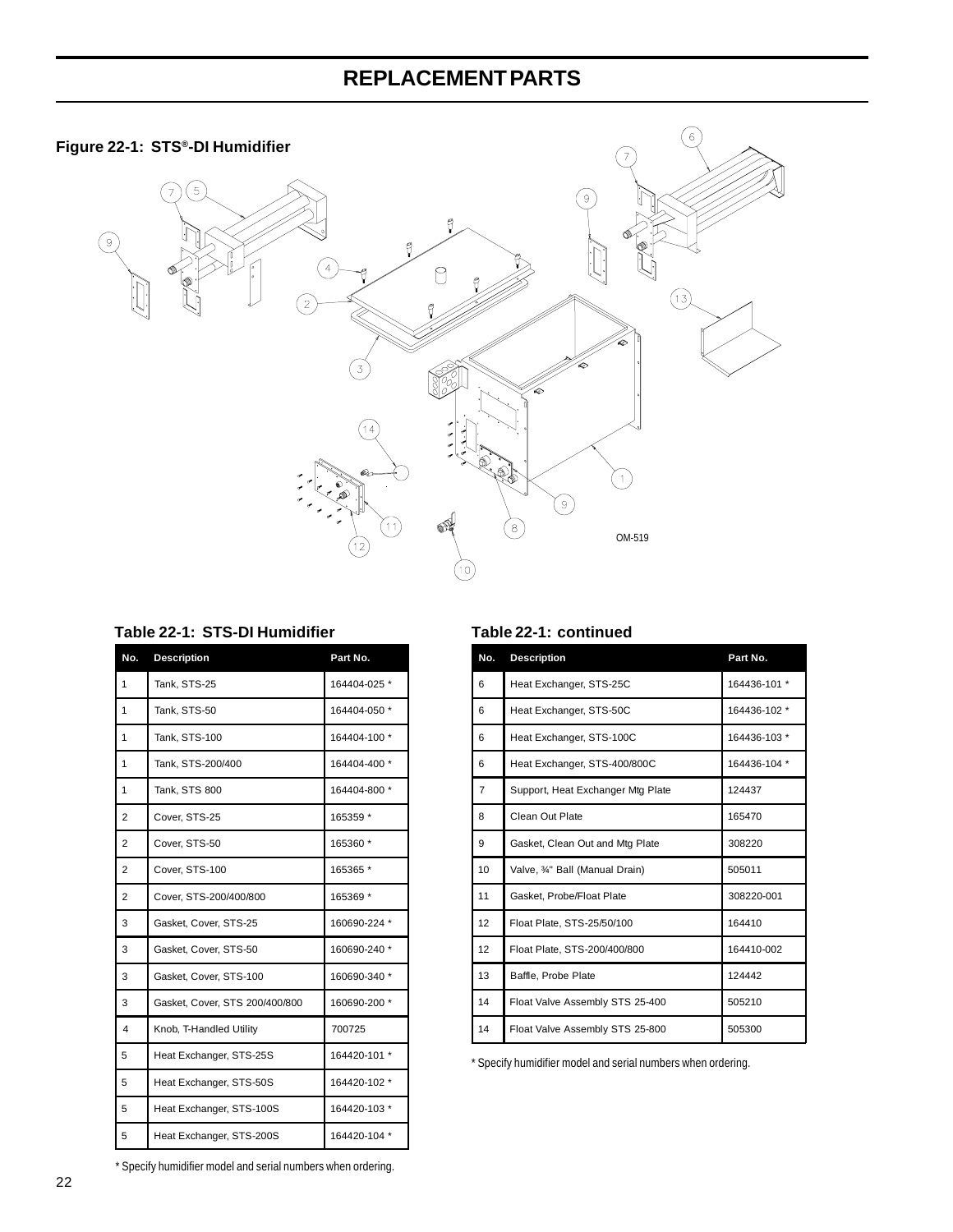## **REPLACEMENT PARTS**





OM-1044

**Table 23-1: VAPOR-LOGIC® 2 Controls**

| No.            | <b>Description</b>          | Part No.   |
|----------------|-----------------------------|------------|
|                | Power Block                 | 408300-001 |
| $\overline{2}$ | Transformer                 | 408960     |
| 3              | Ground Lug                  | 409250-017 |
| 4              | LW430, Microprocessor Board | 408641     |
| 5              | LW440, Display Board        | 408651     |